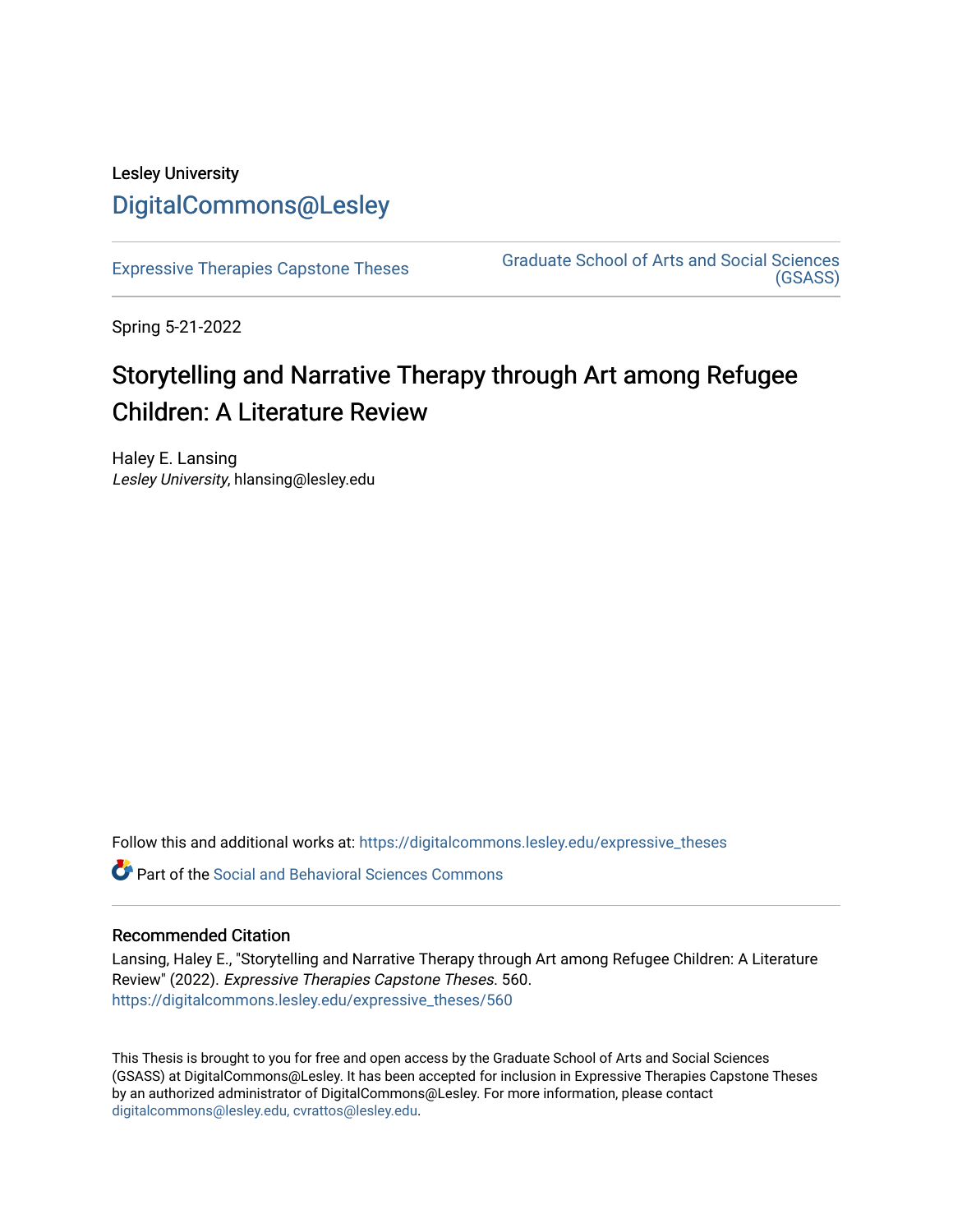#### *THESIS APPROVAL FORM*

Lesley University Graduate School of Arts & Social Sciences Expressive Therapies Division **Master of Arts in Clinical Mental Health Counseling: Art Therapy, MA**

**Student's Name: \_\_\_\_\_\_\_\_Haley Lansing\_\_\_\_\_\_\_\_\_\_\_\_\_\_\_\_\_\_\_\_\_\_\_\_\_\_\_** 

**Type of Project: Thesis** 

**Title: Storytelling and Narrative Therapy through Art among Refugee Children: A Literature Review** 

**Date of Graduation: \_\_\_\_\_\_\_\_\_\_\_\_\_May 21, 2022\_\_\_\_\_\_\_\_\_\_\_\_\_\_\_\_\_\_\_\_\_\_\_\_\_\_\_\_\_\_\_\_\_\_\_\_\_\_\_\_\_\_\_\_\_\_\_\_\_\_\_\_\_\_\_\_\_\_\_\_\_\_\_\_\_\_\_\_\_\_\_** In the judgment of the following signatory this thesis meets the academic standards that have been established for the above degree.

**Thesis Advisor:\_\_\_\_\_\_\_\_\_\_\_\_\_\_\_\_Raquel Stephenson\_\_\_\_\_\_\_\_\_\_\_\_\_\_\_\_\_\_\_\_\_\_\_\_\_\_\_\_\_\_\_\_\_\_\_\_\_\_\_\_\_\_\_\_\_\_\_\_\_\_\_\_\_\_\_\_ \_\_\_\_\_\_\_**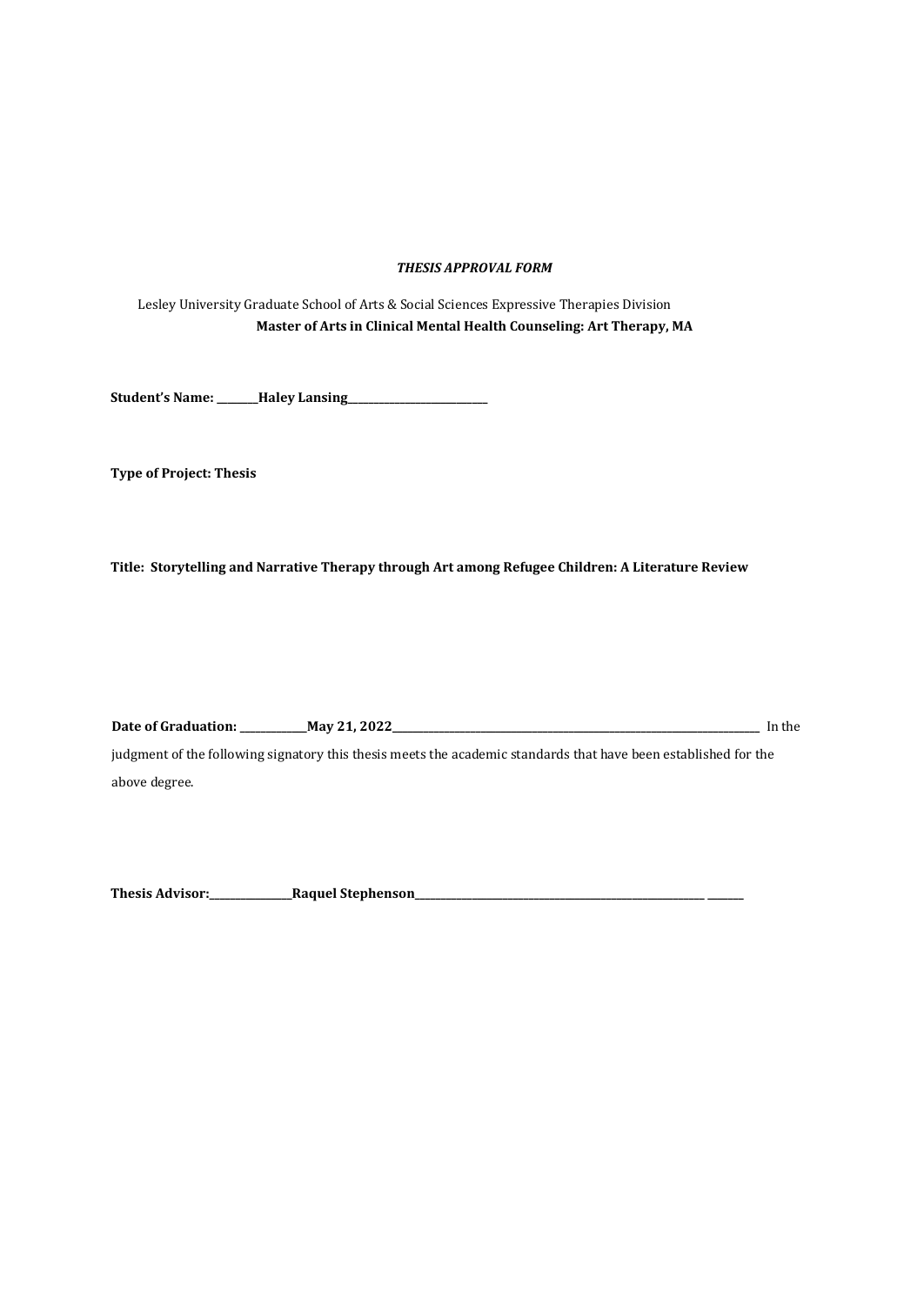# **Storytelling and Narrative Therapy through Art among Refugee Children: A Literature**

**Review**

Haley Lansing

Lesley University

Graduate School of Arts and Social Sciences

Expressive Therapies Division

Mental Health Counseling with Specialization in Art Therapy

Raquel Stephenson, Ph.D., ATR-BC, LCAT

GEXTH 7017 – Thesis Seminar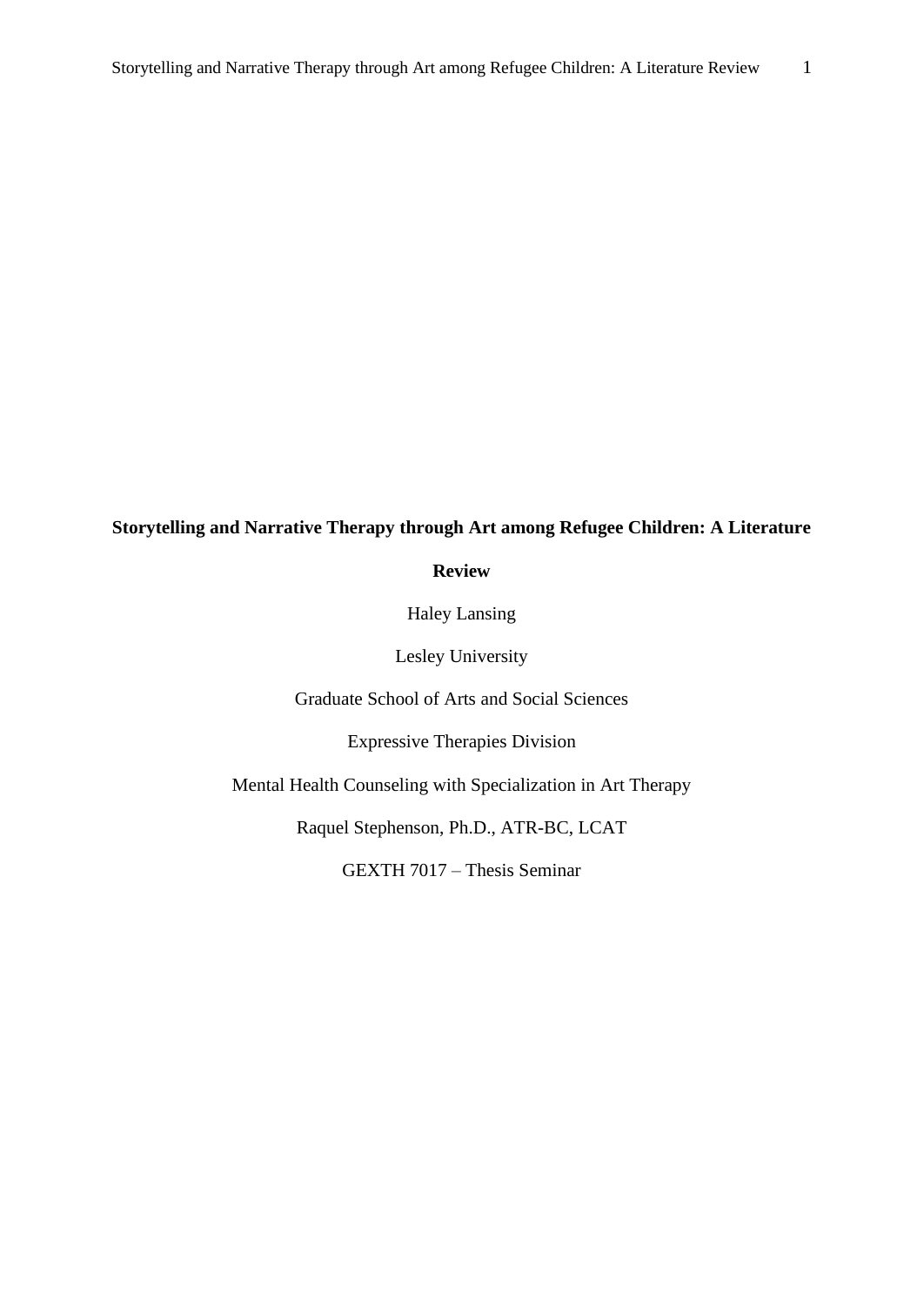#### **Abstract**

This literature review introduces the importance of art therapy, storytelling, and narrative therapy for refugee children. While familiarizing themselves with a new habitat and way of living, this population battles being a minority, an immigrant, learning a new culture and language, and social-economic difficulties. This literature review brings to light the challenges and difficulties children face within their own trauma and anxiety. The passing on of trauma generationally, historically, culturally, or genetically is common, as is parents' countertransference. Re-adaptation is essential for children who experience trauma, especially when escaping war. Childhood trauma affects the future adult state of mind. This literature review exemplifies how children are more communicative through storytelling and narrative therapy, depicting how they can process trauma through art. Narrative therapy breaks cultural barriers that may separate clinicians and clients as it provides an individual perspective. Communicating through art allows one to self-reflect subconsciously and consciously without having to use words. Four findings arise in this review: 1) Children who experience trauma and exposure to an unsafe environment communicate better through visuals than words; 2) Narrative therapy and storytelling support mental health; 3) Refugees are more comfortable with silence than with verbal communication; and 4) Art can promote a sense of home and comfort through similarities, relationships, culture, and community.

*Keywords:* storytelling, narrative therapy, refugee, trauma, post-traumatic stress disorder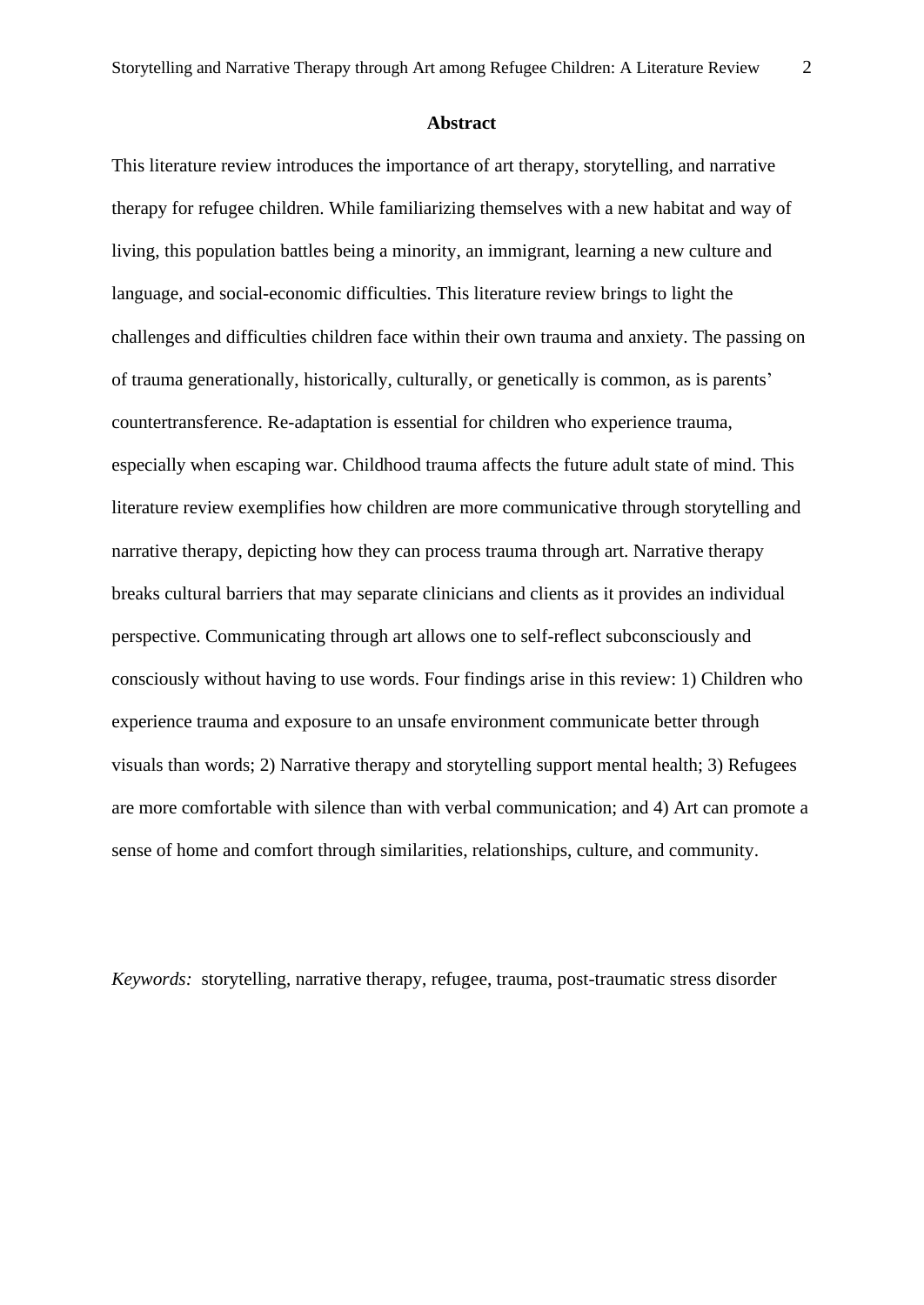# **Introduction**

According to Jones (2018), art has the power to move people who feel "stuck" and can bring one from an unconsciousness of the implicit to a consciousness of the explicit. She explains that the arts, particularly for trauma survivors, permit non-verbal expression. They allow trauma survivors to soothe arousal, change neurological patterns, process emotions, and break the cycle of personal, inter-social, and inter-generational trauma. Rappaport et al. (2014) testified that individuals who experience trauma, whether through natural disasters or wars, find a way to cope through positive outlets like the arts. Rappaport et al. (2014) also underline the importance of internal composure in the evolving human consciousness and the necessity of nurturing this attribute. Arts provide a way to draw out our inner chaos as well as a method to manage it. Rappaport et al. (2014) describe how the arts can promote constructive engagement and withdrawal from a traumatic event while processing it. Decker et al. (2017) suggest that art therapy is the ability to process when creating. They state that art therapy allows children who have experienced natural disasters, violence, war, and other such traumatic events to make sense of their own experience through art. The children express grief and become active participants in the event while processing it rather than staying a victim. Decker et al. (2017) emphasize that, through art, children, adolescents, and adults tend to immerse themselves in the event, which allows them to express their own feelings of fear, shame, and guilt without judgment. This paper presents a literature review study in which the subject of art, storytelling, and narrative therapy with refugee children is explored.

Jones (2018) states, "According to the United Nations Refugee Agency (2016), one in every 122 humans is now either a refugee, internally displaced within their own country of origin, or seeking asylum." (p. 32). The percentage of refugees experiencing mental health issues and negligence of other psychosocial needs is at a critical point. Providing utilities,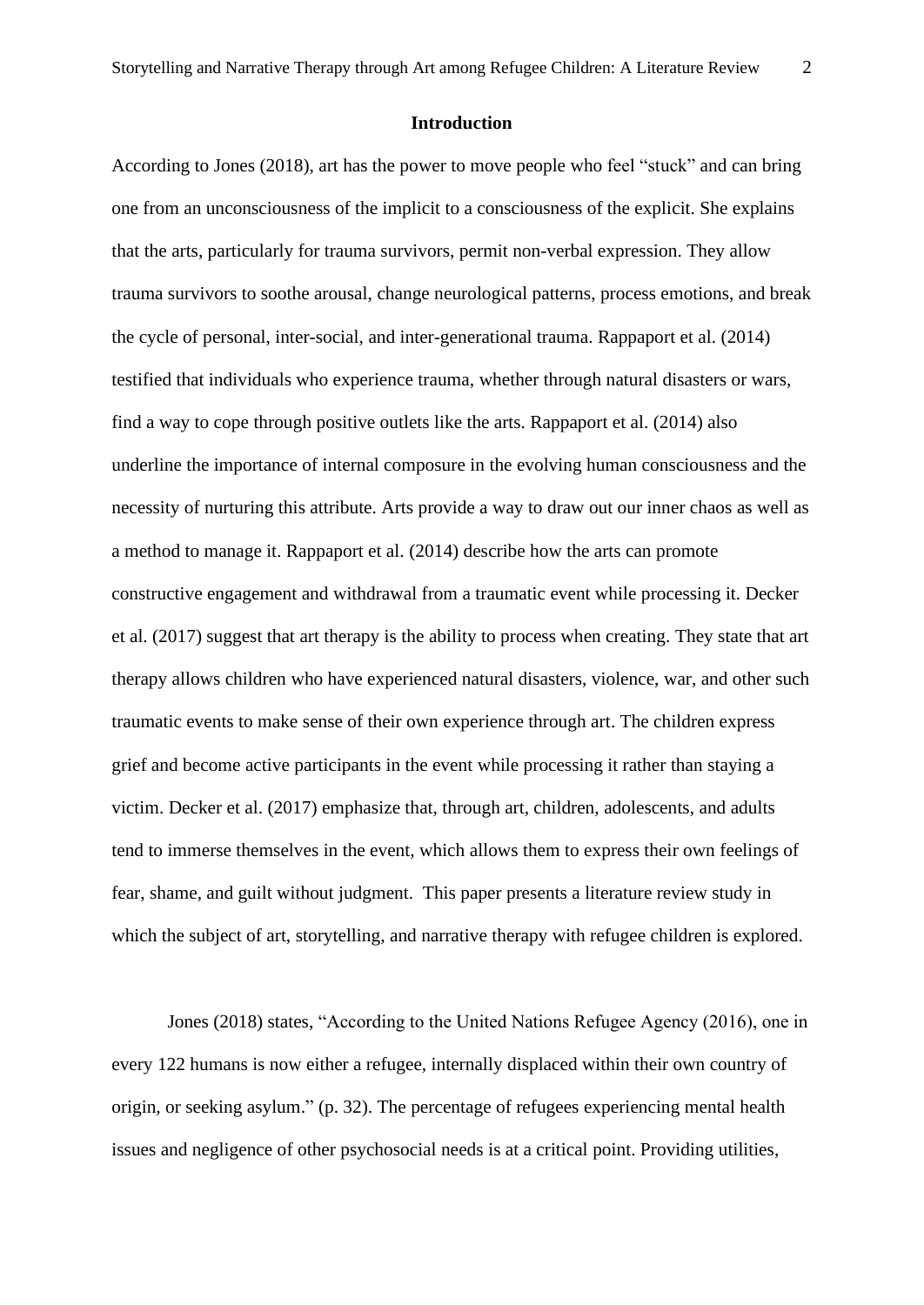food, and shelter while neglecting psychological issues, mental health, and emotional needs is common.

Moosa et al. (2017) argue that society usually focuses on refugees' physical needs, overlooking their mental health and psychological trauma. The wounds experienced by refugees (due to violence, persecution, or homelessness) contribute to post-traumatic stress disorder, depression, and anxiety. Experiencing and escaping war is a traumatic experience, especially for refugee children. Having safety, power/control, trust, esteem/respect, and intimacy are essential for every individual. The loss of one or more of these factors is likely to cause exposure to trauma. Escaping a war, migrating to another country, and adapting to it is also a catalyst for psychological trauma. A refugee suddenly becomes an immigrant, a minority, and faces exploitation, language barriers, and socioeconomic difficulties. Children are receptive to their parents' emotions and experience their anxiety, stress, and trauma. Those exposed to trauma can face severe mental health issues and physical concerns. These issues manifest themselves into adulthood if the child never processes the trauma. So how can we create a safe place for children to process the ravages of war? Children tend to process through play and art. The use of narrative therapy through storytelling and artmaking has proven to be effective in children who have escaped war. Communicating narratives through the arts supports mental health because it does not force the individual to communicate verbally. Instead, it provides a path for the individual to communicate their narrative within their own comfort space. This is not a new concept—according to Roberts (2017), during the Second World War, from 1941 to 1943, children communicated and expressed their trauma through art at a world exhibition. Children from all the countries exposed to the Second World War sent in art that depicted their experience of the conflict. The process of making this art allowed them to communicate and make sense of their experiences of displacement, pain, and anxiety, and raised awareness of the severity of war. According to Roberts' article,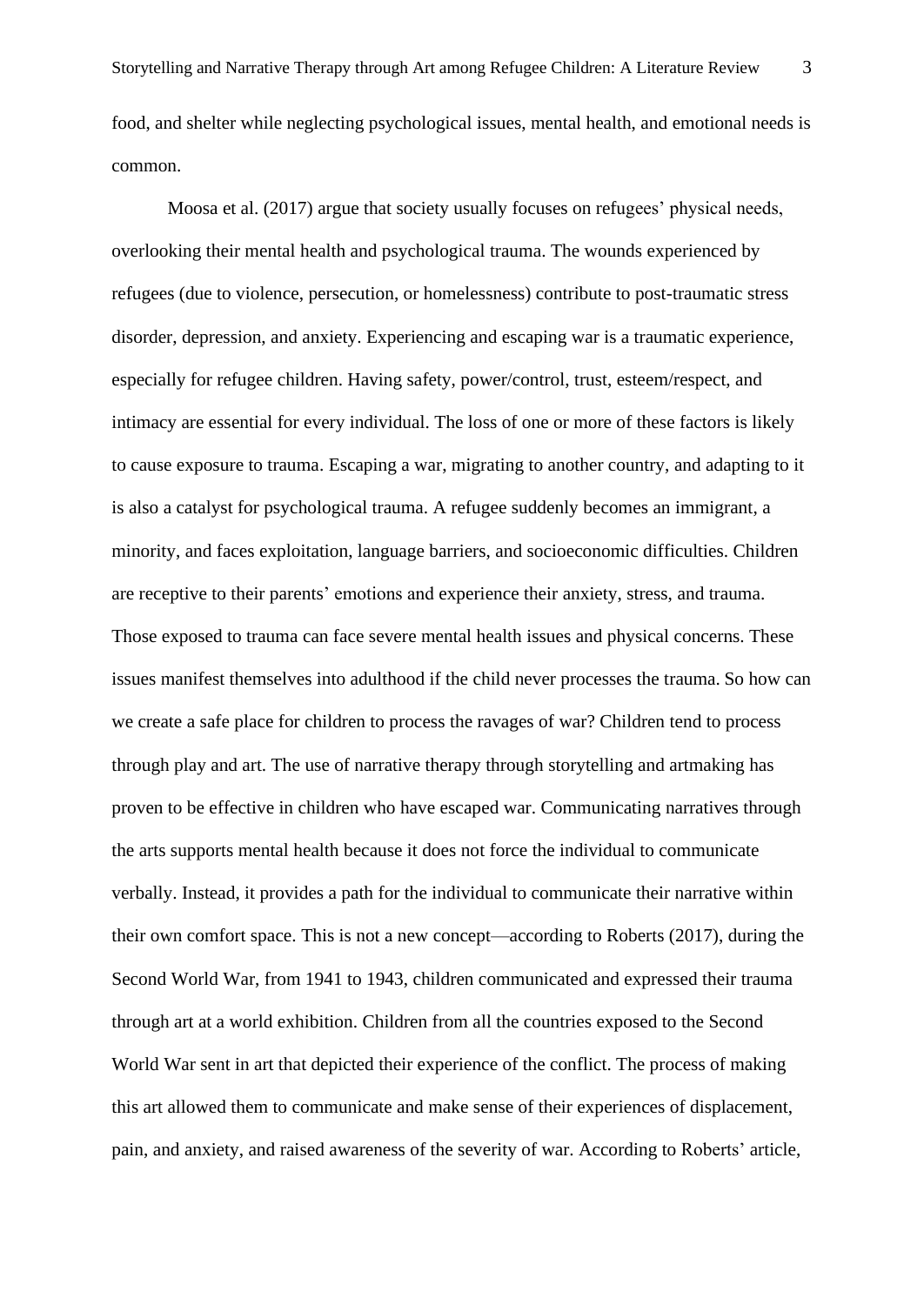the exhibition became a creative learning tool. It supported refugee children in finding their personal identity and collectively re-imagine a better future for themselves and the society they lived in.

Art has the power to heal psychological wounds caused by war and functions as a tool for activism by giving others a better understanding of the impact. While exploring story-telling and narrative therapy through art with refugee children in this literature review, four findings emerge: 1) Children who experience trauma and exposure to an unsafe environment communicate better through visuals than words; 2) Narrative therapy and storytelling support mental health; 3) Refugees are more comfortable with silence than with verbal communication; 4) Art can promote a sense of home and comfort through similarities, relationships, culture, and community.

#### **The Literature**

This literature review focuses on resettlement challenges, therapeutic considerations, assessment, method techniques, trauma, silence, narrative therapy, storytelling, and art therapy.

Resettlement challenges include challenges such as the loss of culture, community, and language, as well as the need to adapt to a new and foreign environment. Refugee children often find themselves caught between the old and new cultures because they learn new languages and acquire new cultural norms quickly. It is difficult to define all the types of events they have suffered, because refugee trauma often precedes the primary war-related event that caused them to flee. The trauma suffered by child refugees can follow them into adulthood if not treated properly. This literature review, thus, examines the use of narrative therapy, storytelling, and art therapy as a therapeutic method to process this trauma. The review also explores the perspective of how to work with the refugee population in a clinical and art therapeutic approach by studying themes such as: trauma among children,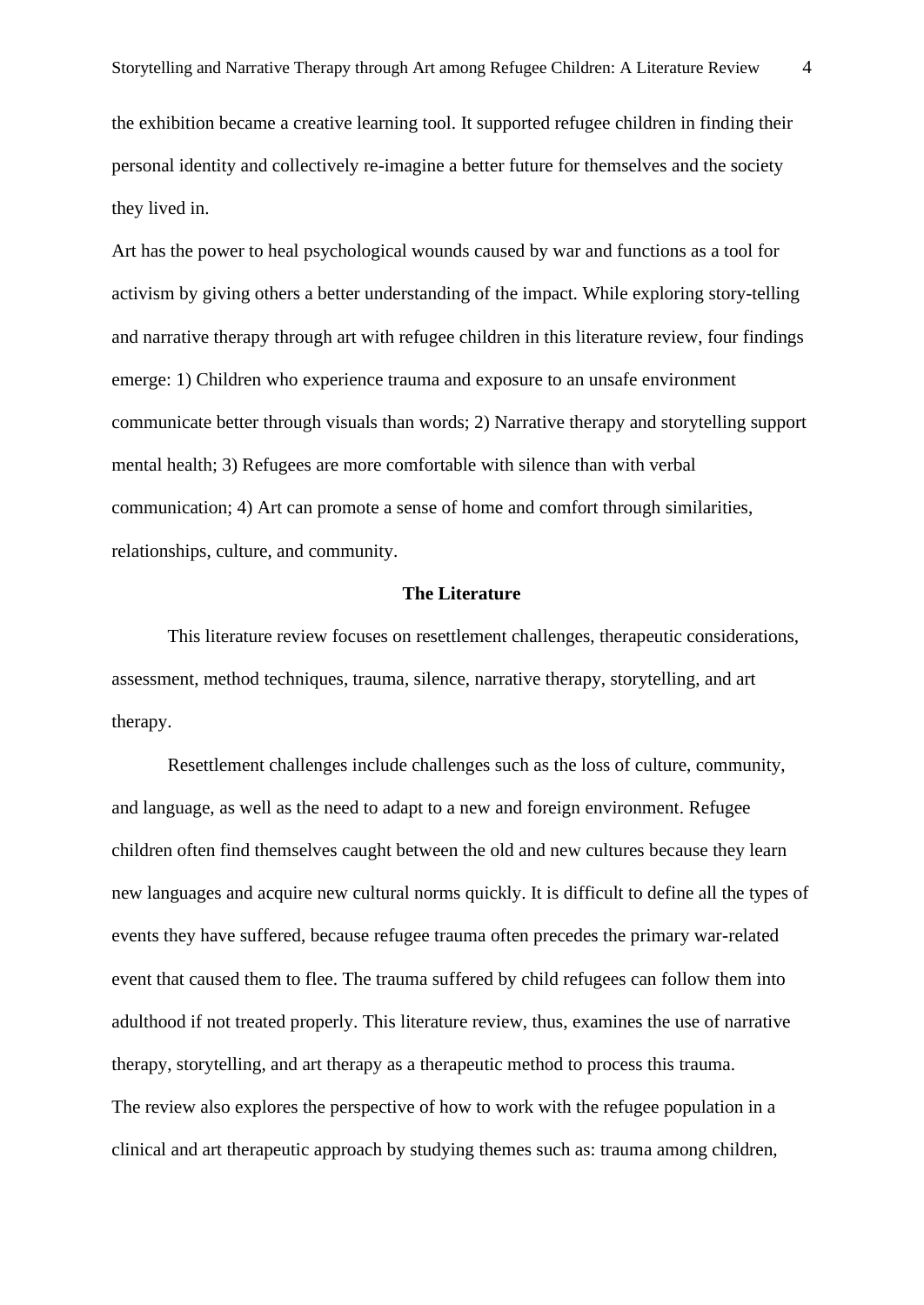trauma and physical symptoms in later adulthood, trauma among refugee children, art therapy among traumatized children, collective silence, narrative therapy and silence among refugee children, narrative therapy and silence through art-making, finding re-adaptation through art, art materials and building community, the importance of art therapy, and the importance of art therapy.

# **Resettlement Challenges**

Chuang (2011) mentions that "As a result, at the beginning of the new millennium, there are nearly 200 million immigrants and refugees worldwide" (p.7). It is important to look at the different challenges and difficulties one might experience as a refugee in daily life after resettlement. Segal et al. (2005) discuss the difficulties immigrants and refugees face when entering a new country, including the socioeconomic and psychosocial issues that arise from adapting to a unique environment. They state that the host country challenges refugees' adherence to traditional family roles and responsibilities. Many people fail to understand both the past trauma refugees carry as well as the current trauma they face as they adapt to an unfamiliar culture. Chuang et al. (2011) state that women who leave their careers behind have more difficulty in re-establishing their social and professional networks than their spouses. Practitioners also must understand that the refugees have lost access to most of their traditional support systems. A refugee's first challenge is to resettle in a new country; their second is to be an immigrant there. Therefore, a refugee may experience the same struggles an immigrant faces, Chuang et al. (2011) note:

The field of psychology has primarily examined the adaptive process …Our review of the field (and this may be beginning to change) is that the bulk of the scholarship on migration in psychology falls into four broad domains: (1) acculturative stress and migration morbidity; (2) relational strains in family dynamics; (3) challenges in identity formation; and (4) educational adaptations and outcomes. (p. 9).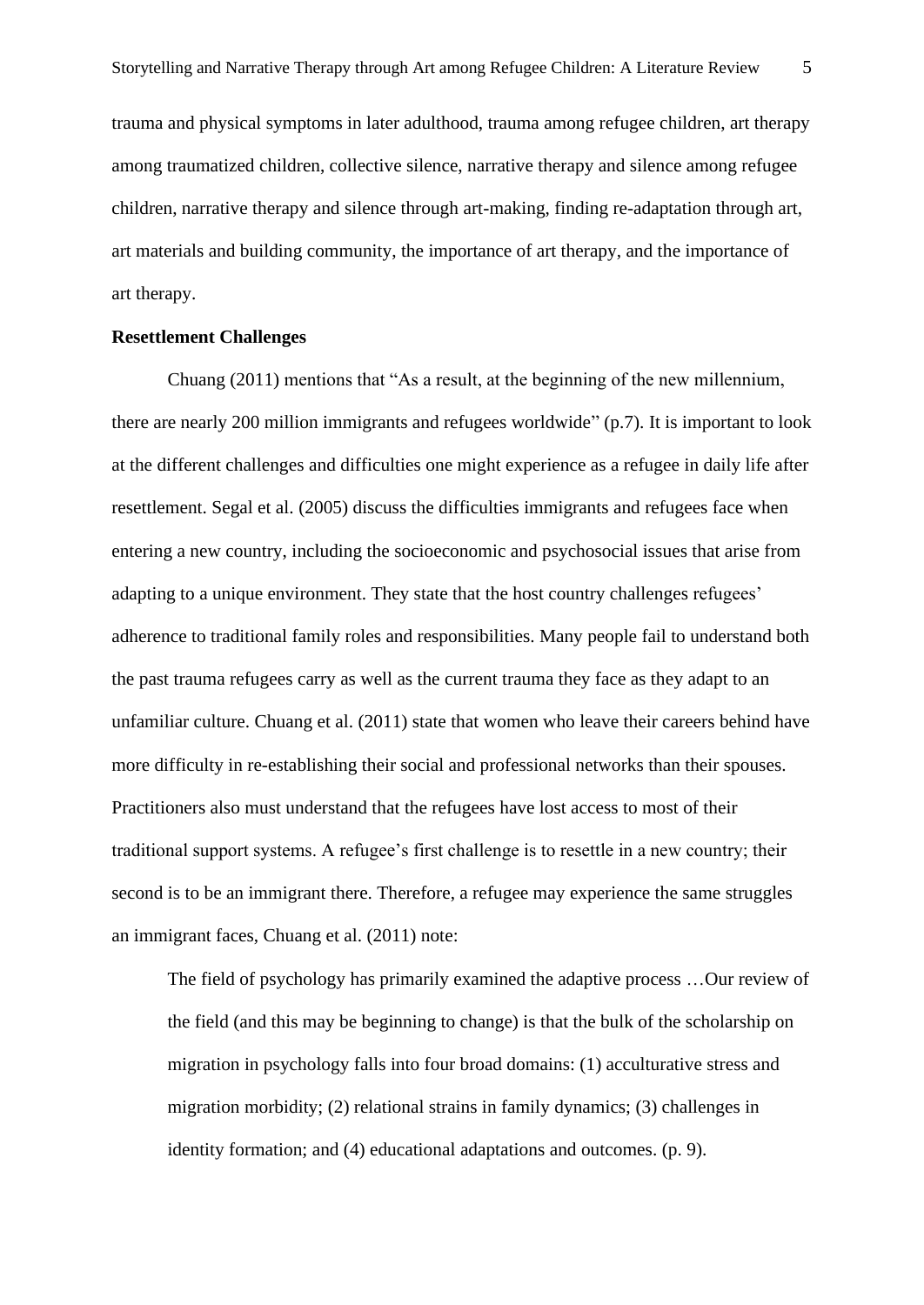As mentioned in the article, one faces not only the struggles of adaptation but also the need to understand the host country's law, sociopolitical mindset, medical care system, and so on. In addition to these struggles, one can face derogatory stereotypes often attributed to immigrants, as well as culture shock, language barriers, and a lower economic status than in their home country. Dettlaff and Fong (2016) note that "Research on families' experiences following immigration cites several sources of risk, including financial challenges, loneliness, isolation, language difficulties, fear, and hopelessness" (p.291). This can lead to another kind of trauma and struggle. Refugees forced to leave their home country face the trauma of both evacuation and immigration.

#### **Therapeutic Considerations**

Some limitations to be considered when working with this population are therapy approaches and assessments. We often tend to overlook key factors correlated with culture, language, environment, or exposure to trauma. For example, according to Brené, Winfrey, and Dr. Perry (2021), clinicians sometimes mistakenly communicate, "What is wrong with you?" rather than "What happened to you?" Most refugees experience trauma during the process of migrating, readapting to an unfamiliar environment, or experiencing discrimination, socioeconomical change, language barriers, and so on. Segal et al. (2005) explain how, when collaborating with refugees, clinicians must have some understanding or knowledge of the individual's culture and country of origin. Trying to understand a client's perspective and experience when they are sharing it is crucial. They also state that practitioners who have personal experience with migration or adapting to diverse cultures tend to be more successful when working with this population. Practitioners must recognize the loss a refugee feels after leaving behind their culture, language, climate, family, friends, social system, and behavioral norms.

## **Assessment**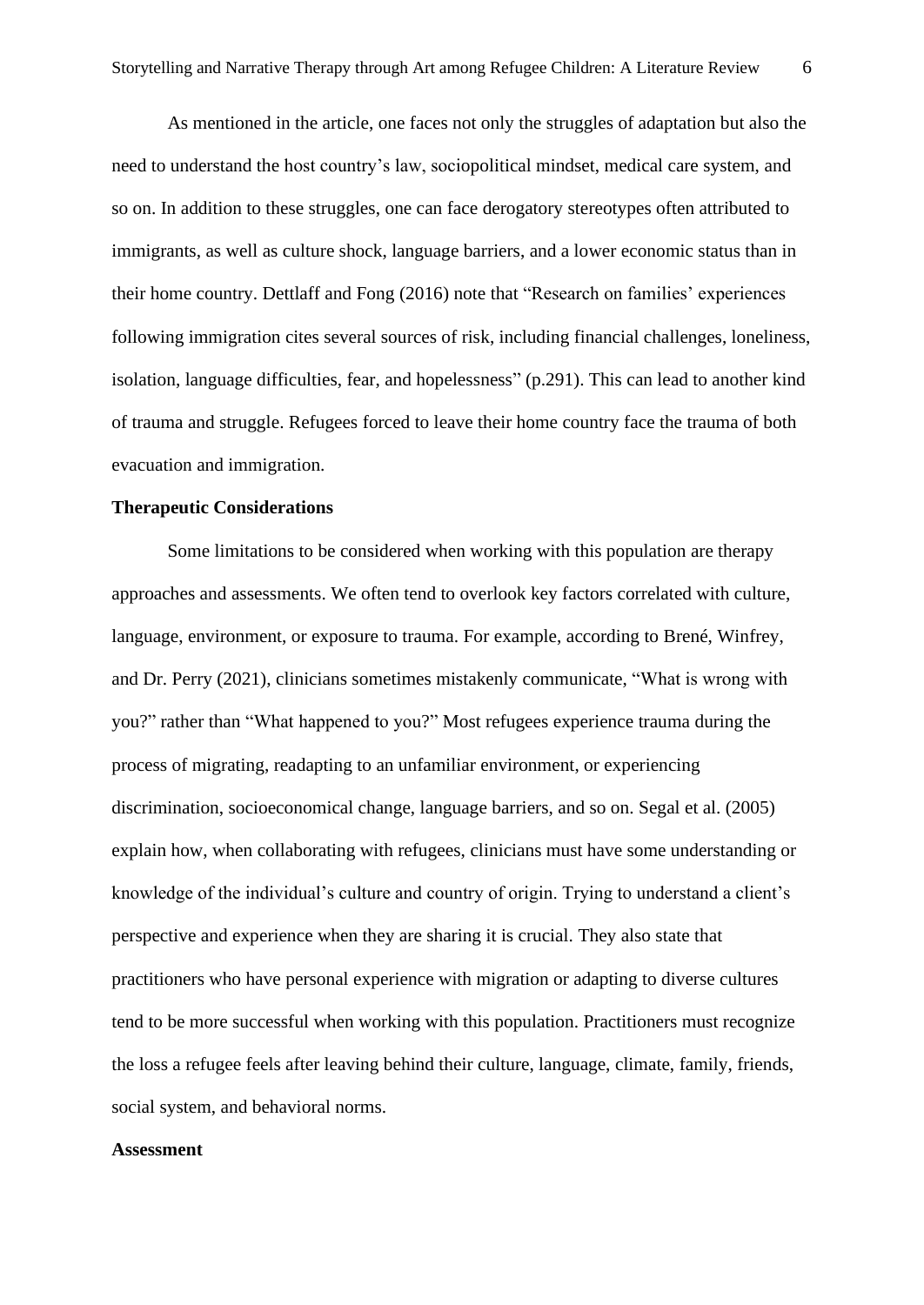Art therapy, psychology, and assessment are Westernized approaches designed from Western perspectives. It is crucial to consider therapy assessments a Westernized approach as some practitioners may set high, unrealistic expectations and needs in their criteria rather than meeting the client where they are. According to Hays (2016), discrimination occurs among refugees as they become minorities in another culture. Using assessments with refugees is not only restrictive but also unethical. When evaluating an individual from a minority population with an assessment designed from a Western perspective, it is crucial to question the accuracy of the results and conclusions—one's cultural background, ethnicity, education, and economic status could influence the outcome.

## **Methods and Techniques**

A limitation to keep in mind is the hidden hierarchy between therapist and client. It is important for clinicians to research the client's culture and use culturally appropriate techniques. It is also imperative that clinicians treat their clients as equals. Refugees are coming from a vulnerable place, where they have experienced exploitation and/or pity. Fondacaro et al. (2014) mention that to work effectively with a population different from their own, a clinician must maintain a nonjudgmental perspective. Clinical boundaries are important when working with the client. It is also crucial when working with these individuals to provide privacy, safety, emotional regulation, and a non-diagnostic approach. The clinician must have knowledge of mental health practices and provide a nonjudgmental and respectful environment to establish a trusting and safe relationship with the client. Something to remember is how little mental health care refugees receive. Although there are many studies on how much trauma refugees endure, there is a lack of services provided to deal with this trauma. Im et al. (2021) noted that refugees experience an immense amount of trauma, particularly during migration and resettlement. Despite these mental health concerns,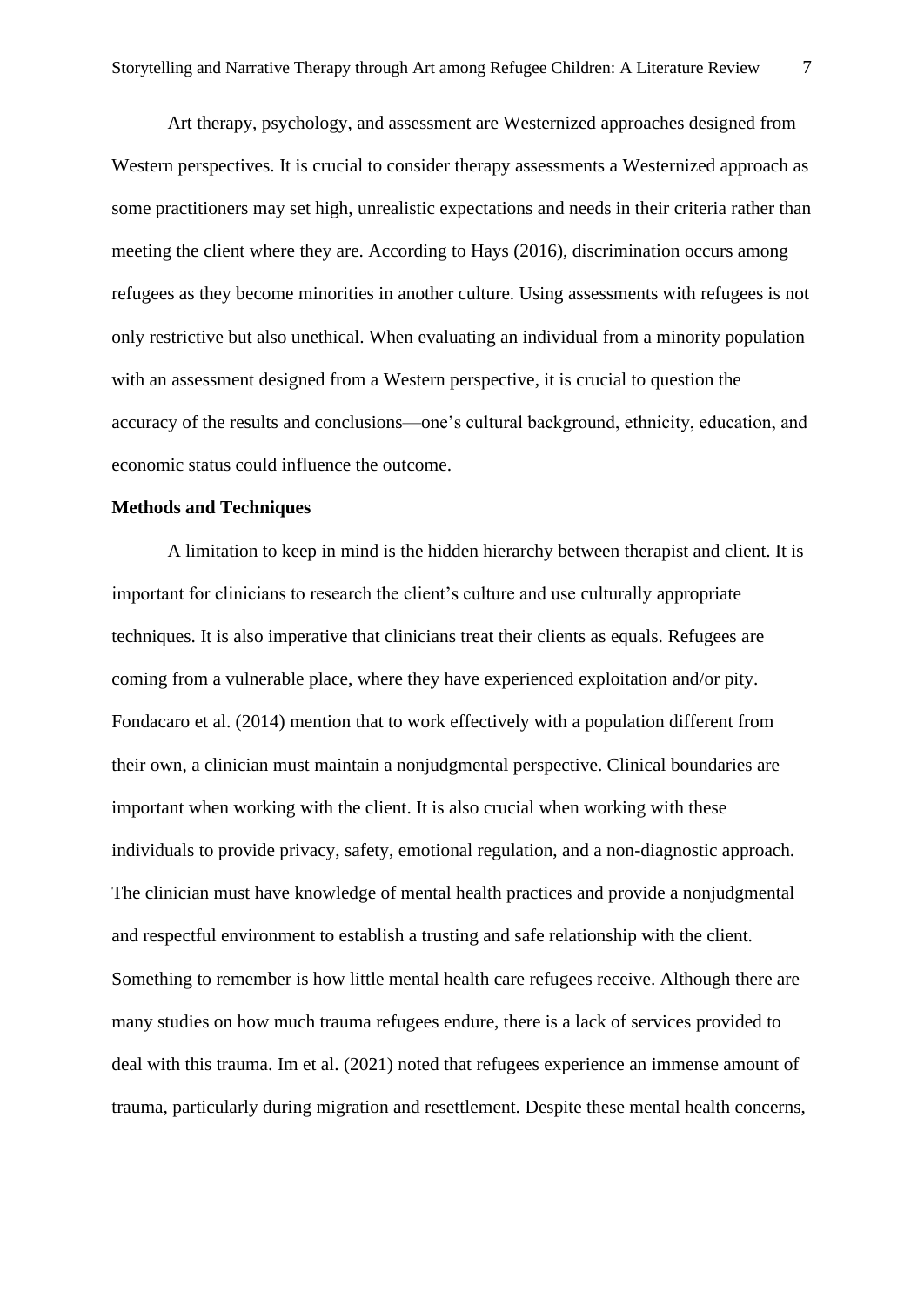these needs are not provided for. Therefore, art is a useful method for breaking barriers and allowing a space for communication to increase mental health.

## **Trauma**

# *Trauma among Children*

Carey (2006) wrote, "The word trauma comes from the Greek, meaning, 'wound'." (pp. 40–41). She exemplifies in her book how pain and suffering from trauma can correlate with several factors such as emotional, psychological, and physical injuries. This literature review refers to the experiences of traumatic events, including community violence, war, or terrorism. Children are especially susceptible to the emotional climate that is surrounding them and can experience fear, panic, and grief. Carey (2006) mentions how children can become terrified on witnessing and experiencing the state of panic and shock that adults around them exhibit. Refugee children escaping a war experience traumatic events such as death, violence, chaos, destruction of buildings, and sexual and physical violence. This is only one of many causal factors, as they hold their own independent viewpoint of trauma. Children experience the effect of an adult's arousal, environment, and emotional climate as well as the horrors of war through their own lens. Carey (2006) explains that whether an experience is anticipated or unexpected, it can result in trauma in a child's mind. A child experiencing helplessness, desperation, and the loss of control over a situation are a few manifestations of trauma; a child escaping a war experiences at least one of these conditions. The powerlessness of watching buildings crumble, the helplessness of witnessing family members panicking, or even the desperation of not fully understanding an event can lead to hopelessness.

# *Trauma & Physical Symptoms in Later Adulthood*

Hass-Cohen et al. (2008) addresses the importance of exploring art therapy with children who are victims of such traumatic experiences. Trauma can affect one's future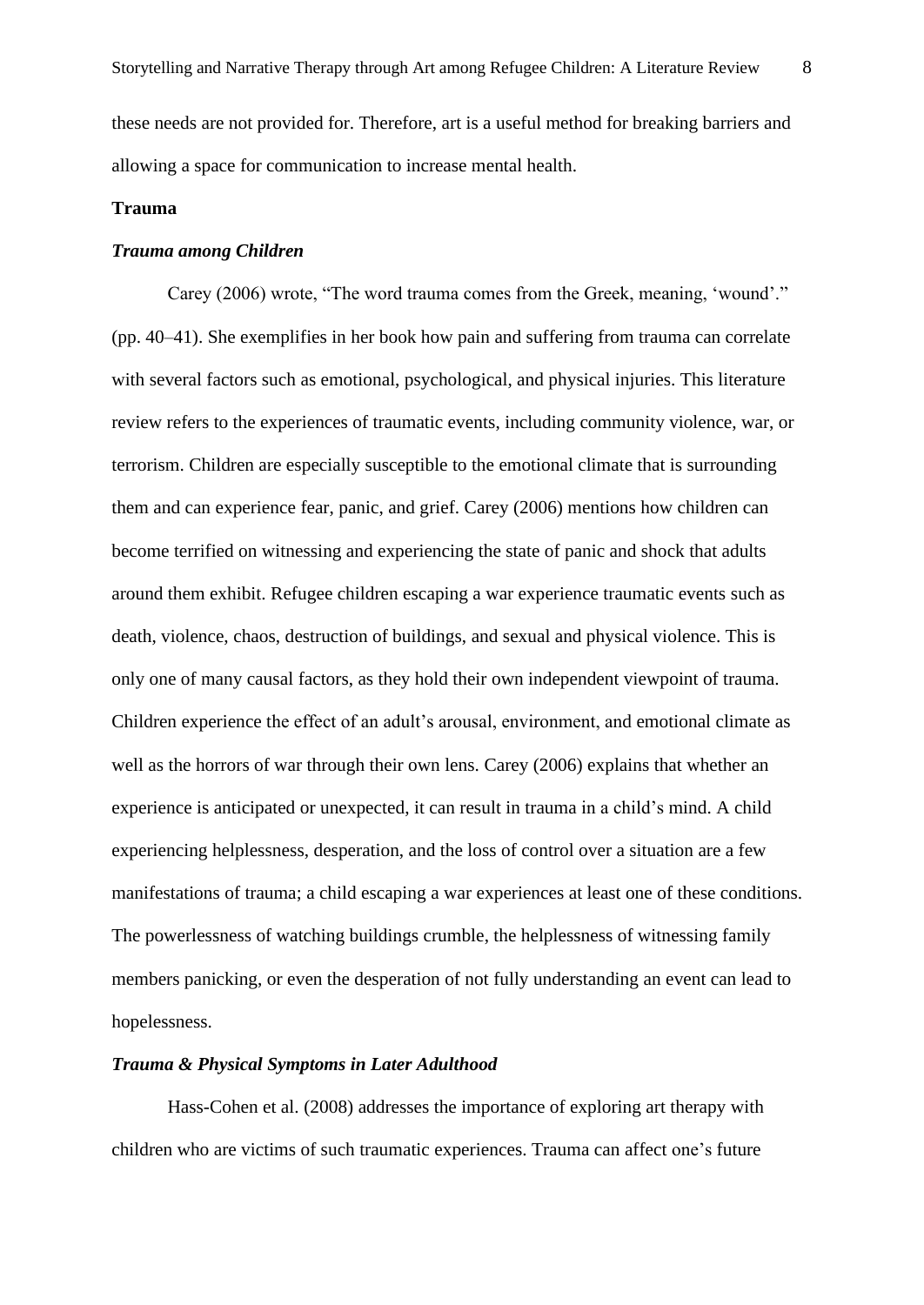perception of violence or cause a lack of trust toward others, which can even develop into physical symptoms later in one's adult life and influence them emotionally and mentally. Burke et al. (2011) noted that "30–40% of youth exposed to community violence develop posttraumatic stress symptoms such as re-experience (nightmares, intrusive thoughts, and flashbacks), avoidance of traumatic triggers and emotional numbing (constriction of affect) and physiological hyperarousal […] Moreover, the physiological consequences of stress affect not only mental health but have also been shown to correlate with non-psychological medical conditions[…]" (pp. 408–409). In addition, they mention that some traumatized adults will also develop high blood pressure, obesity, heart problems, or even arthritis. It is important to understand that even though traumatic experiences can impact an adult's physical symptoms, this does not indicate a lack of healing. Emotional healing is desirable and necessary. We are social beings in need of healing for our own mental health. Unfortunately, war is inevitable, and conflict exists today in places like Ukraine, Afghanistan, Northern China, and Central America. Therefore, it is imperative to discover effective ways to save children from traumatic experiences during conflicts. Children exposed to natural disasters, wars, and pandemics are susceptible to mental health issues. Neglected trauma, especially, can affect mental health in adulthood if it is not processed. It is important to keep this in mind as trauma is also generational and inherently passed on.

Menakem (2013) mentions that trauma routinely spreads among people like a contagious disease. In other words, a person with unhealed trauma can pass it on to another. She also notes, "Children are highly susceptible to this because their thirteen young nervous systems are easily overwhelmed by things that older, more experienced nervous systems can override. As we have seen, the result is a soul wound or intergenerational trauma. When the trauma continues for generation after generation, it is called historical trauma." (Menakem, 2013, p. 34). Keeping this in mind, COVID-19 was a disruptive experience for children,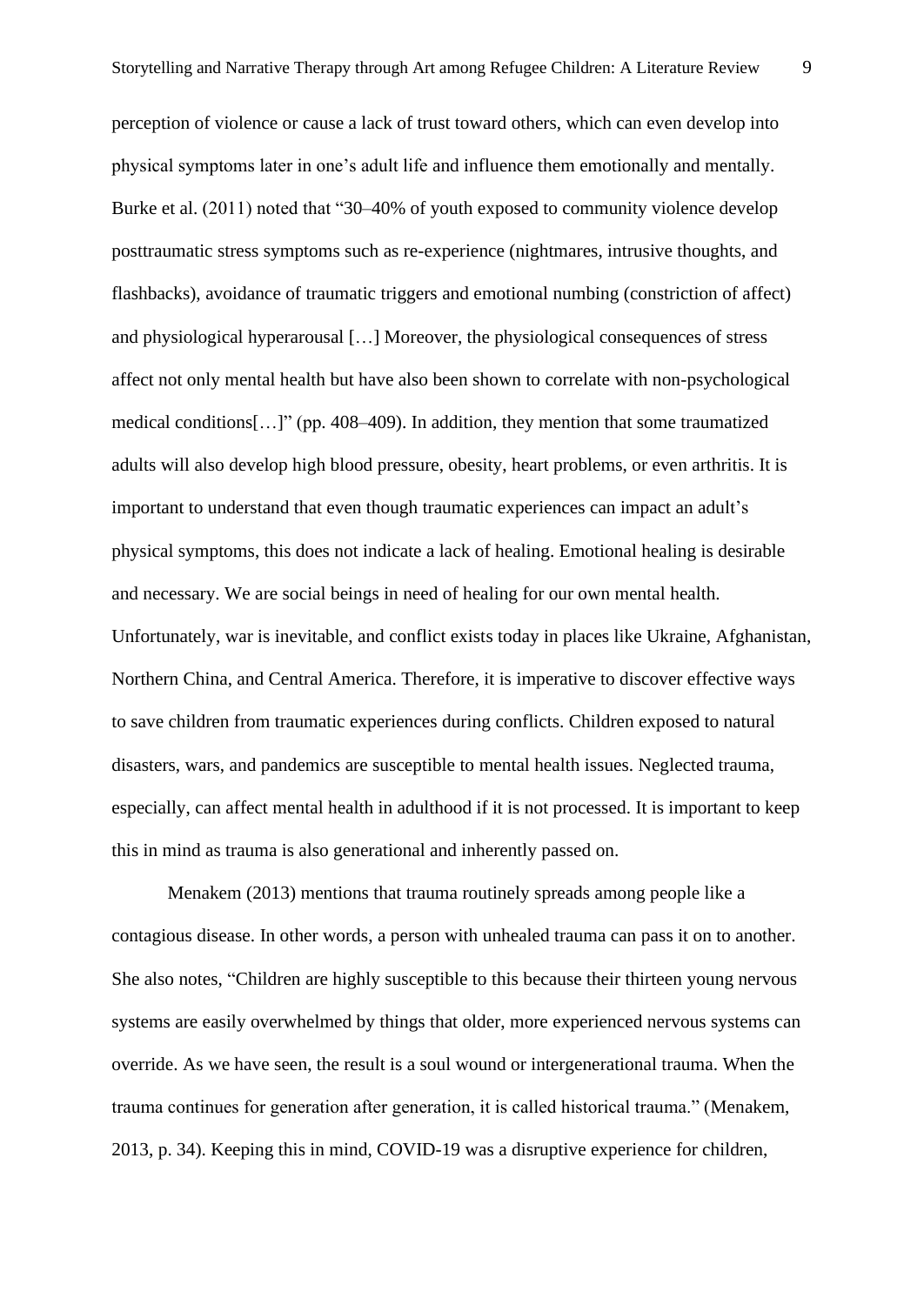presenting serious developmental risks. Not only did it upset children's routines, notably with school closings and confinement, but they also experienced second-hand trauma from their parents' stress and anxiety. During this pandemic, mental health issues among adults were on the rise due to the pressures of illness, finances, working from home, and childcare. To combat these pressures, art therapy will always remain relevant, especially as long as people experience trauma.

## *Trauma among Refugees*

Refugee children undoubtedly experience the hyperarousal and distress of adults around them (in most cases from a caregiver or a parent), accentuated by the stressful environments at airports or refugee camps. The wound of a child escaping war is even more serious. Addressing trauma in refugee children is essential, as childhood trauma can lead to symptoms of distress in adulthood. Courtois et al. (2009) found that complex trauma often involves a child being unable to self-regulate due to feelings of insecurity and can often upset the child's developmental stage. They state that, more than adults, children are prone to dissociation when made victims of natural disasters or wars. It is crucial that children who have experienced this type of trauma find a healthy way to process it and make sense of their own experiences. Refugee children are also immigrants, and deal with three types of trauma: migration, readaptation, and being a minority. Readjustment is a trauma; resettling in another country also means being a minority, which could lead to discrimination, exploitation, socioeconomic difficulties, anxiety, and depression, among other experiences.

Displacement can severely affect a child's development process. Carey (2006) explains it is crucial for the child to experience a steady routine to build up their sense of security. Chronic exposure to trauma, detachment, or violence can have neurological effects on a child's cognition, which is dominated by the subcortical and limbic areas of the brain. Vaile et. al. (2010) stated that going through trauma means experiencing helplessness or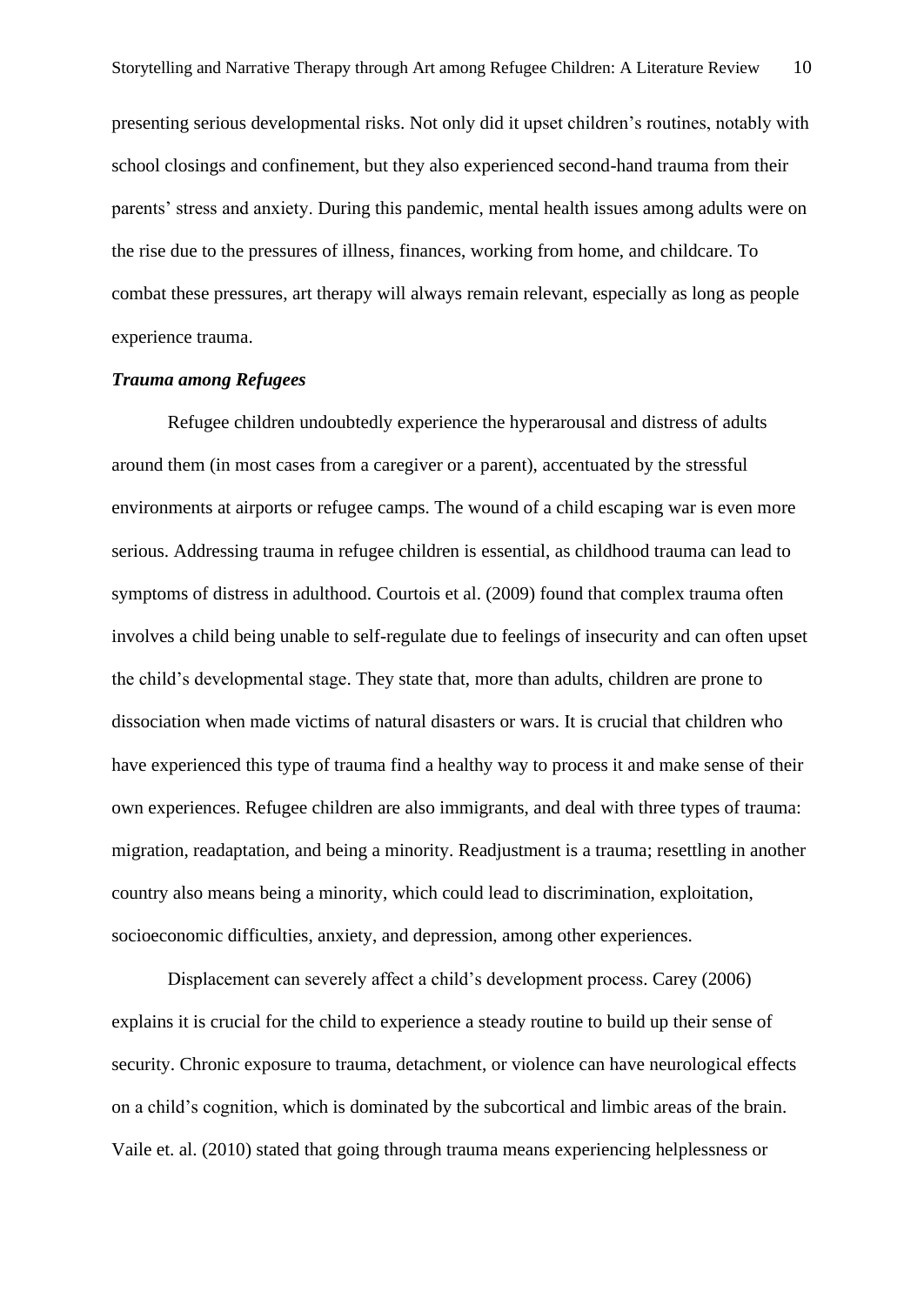powerlessness. They explain that the five core values for an individual are safety, trust, power/control, esteem, and intimacy. It is difficult to recover stability when trauma breaches one of these values. Stability, attachment, and care are particularly important for children as they are still neurologically developing. Carey (2006) states that children who grew up in a safe environment do not restore or retrieve information in the same way as children who grew up in an unsafe one. She explains that children who grew up in a safe environment are better at picking up verbal cues, whereas children who grew up in an unsafe environment are better at picking up visual cues such as facial expressions, tone, and gestures.

Children raised in a milieu of violence learn that nonverbal information is more crucial than verbal. The chronic exposure to violence and trauma shapes the child's cognition, and so will be dominated by subcortical and limbic areas of the brain…(Carey, 2006, pp. 26–27).

This is evidence of the first theme in this literature review, where children who have experienced trauma and exposure to an unsafe environment communicate better through visuals than words.

# *Art Therapy among Traumatized Children*

Children who have experienced an unsafe environment, such as a war, respond better by telling their own narrative through visual arts in art therapy. This section highlights the second finding within this literature review, where children's narratives and storytelling support their mental health. I.M. et al. (2021) assert that children who are exposed to an unsafe environment respond better to visual cues. According to Hass-Cohen et al. (2008), a child's self-regulation is correlated to the grouping of the brain's nervous system, which is linked to the subcortical areas of the brain, including the developmental cortex. They explain how effective art therapy can be, as children need somatosensory experiences such as touching or holding while the nervous system carries out regulation.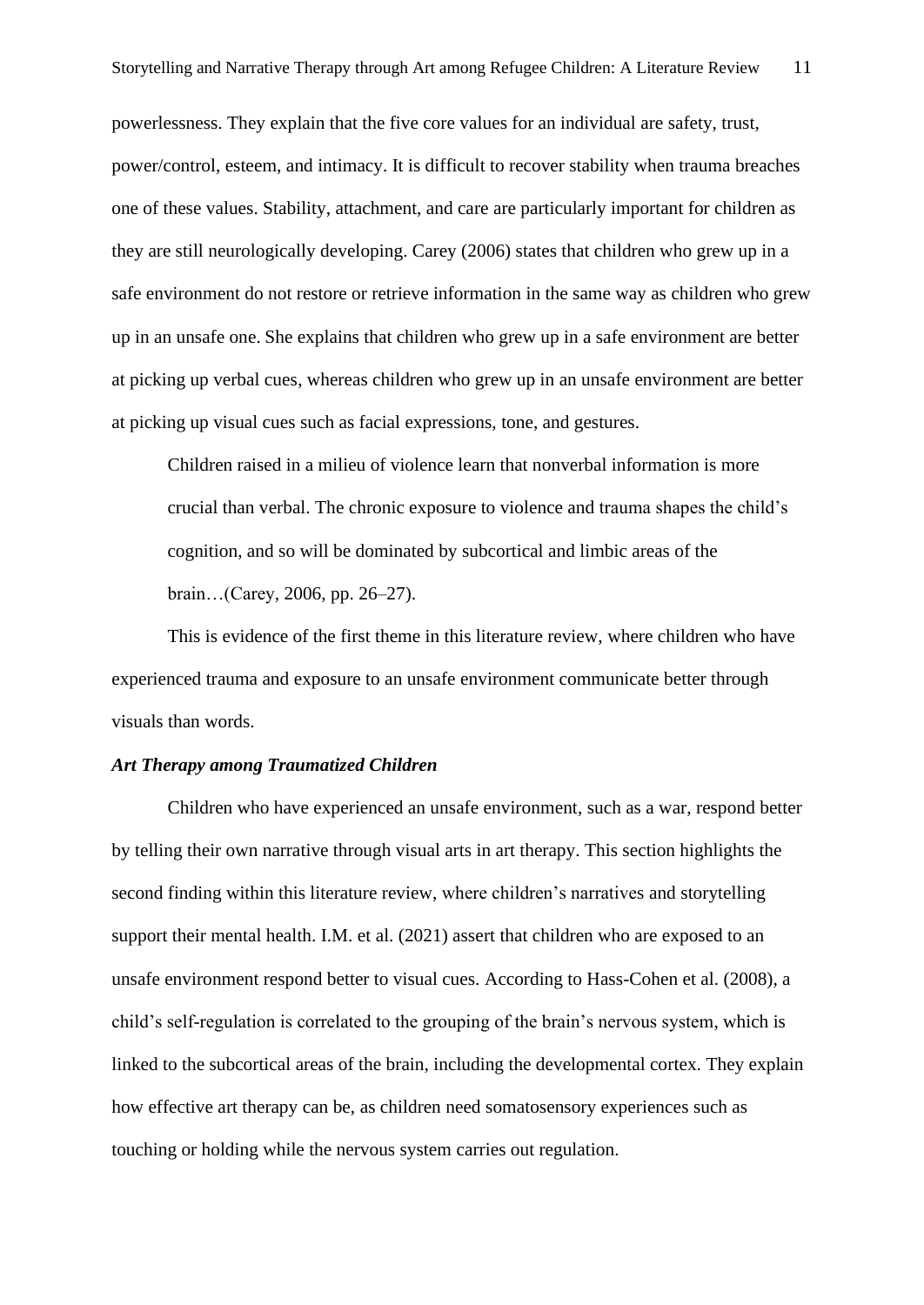Ugurlu et al. (2016) investigated art therapy as an effective method for addressing mental health issues among refugee children. The five-day intervention observed children ages 8–12 in a school setting, inviting them to attend three different workshops led by three different art therapists. They found that the symptoms of anxiety, particularly depression and post-traumatic depression, had decreased significantly after the art intervention. It is important to explore the use of art therapy as an informal way for a child to communicate their trauma without verbalization. This intervention is testimony that children who have experienced trauma and exposure to an unsafe environment communicate better through visuals than words. Salans (2004), a psychologist, describes her work with children who have experienced trauma and anxiety. She expresses that art and storytelling help children put their fears, hurts, crises, and trauma into one place. This allows children to transform their own experiences into a strength.

The context in which stories and poems are told and created is of the utmost importance. Creating this context allows clients to tap into their innate sense of creativity and to put all their fears, hurts, and crises into a concrete conceptual place. Their natural ability to visualize is ignited; it is through their fiery imagination that they develop an amazing resilience, a force that enables them to find hope and give joy regardless of how traumatic their lives are. (Salans, 2004, p. 16).

Children cope with anxiety and trauma better through art because it promotes elements of silence and encourages their imagination to make sense of the world around them. Researchers conducted a quantitative and qualitative study of children who experienced trauma in order to help them cope with anxiety. The 22 participants used collages to address, narrate, and translate their own experiences. The result was a significant decrease in anxiety and PTSD. The action of artmaking helps individuals emotionally and physically. As mentioned previously, some people have physiological responses to trauma. Creative art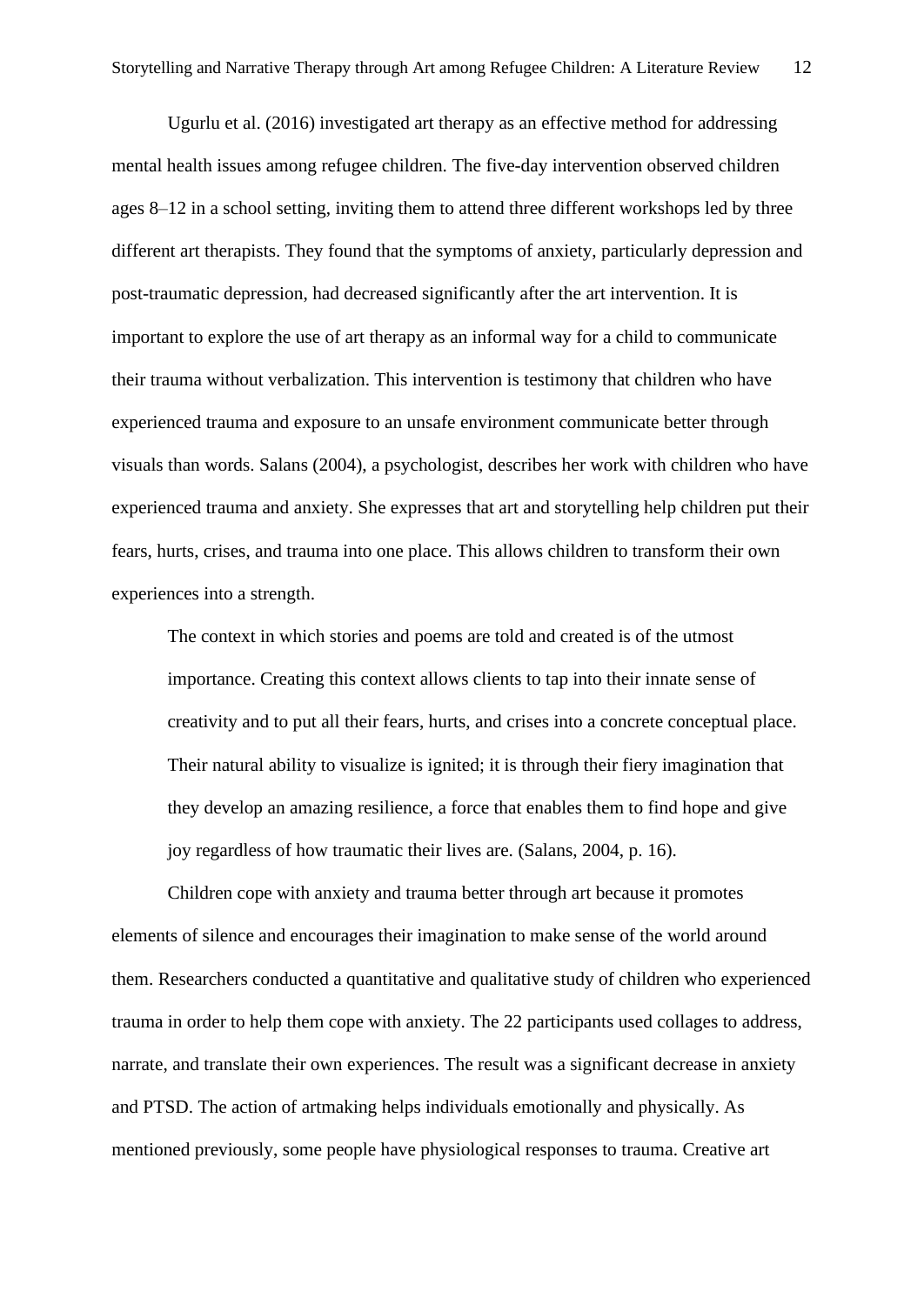induces the body to maintain and release serotonin, which helps process chaotic and traumatic memories. The creative arts also allow individuals a sense of control over their inner chaos by shaping their narrative and helping them communicate it non-verbally. This depicts the first finding of this review, which states that children who have experienced trauma and exposure to an unsafe environment communicate better through visuals than words. In addition, it supports the second finding that narrative therapy and storytelling support one's mental health. Communicating your own experience and narrative is crucial for any human being, regardless of their age, ethnicity, sexuality, and so on. Chen et al. (2019) used a method requiring participants to draw upon a narrative perspective, permitting them to process, understand, and reflect on their own experiences. During interviews, children and their parents used digital storytelling with art to communicate their experiences. This research aimed to help the community in question form an alliance through their shared experience, a sense of belonging and security. As refugees are a minority in a foreign country, refugee youth experience a poor sense of belonging. This is due to discrimination, a sense of disorientation and exploitation, and a lack of security. Given their trauma, it is common for refugee youth to struggle with emotional and behavioral difficulties. Chen et al.'s (2019) research found that narrative storytelling through drawing within the arts and the interview process helped refugee youth find a sense of belonging within their new community and helped them make sense of their own experiences.

#### **Silence**

# *Collective Silence*

Collective silence brings a sense of peace, community, understanding, and unity to the community or family. De Haene et al. (2018) suggest defining a meaning, whether it is through narration or collective silence, for the event. This can positively affect the child by helping them make sense of the experience and find restoration, a sense of understanding,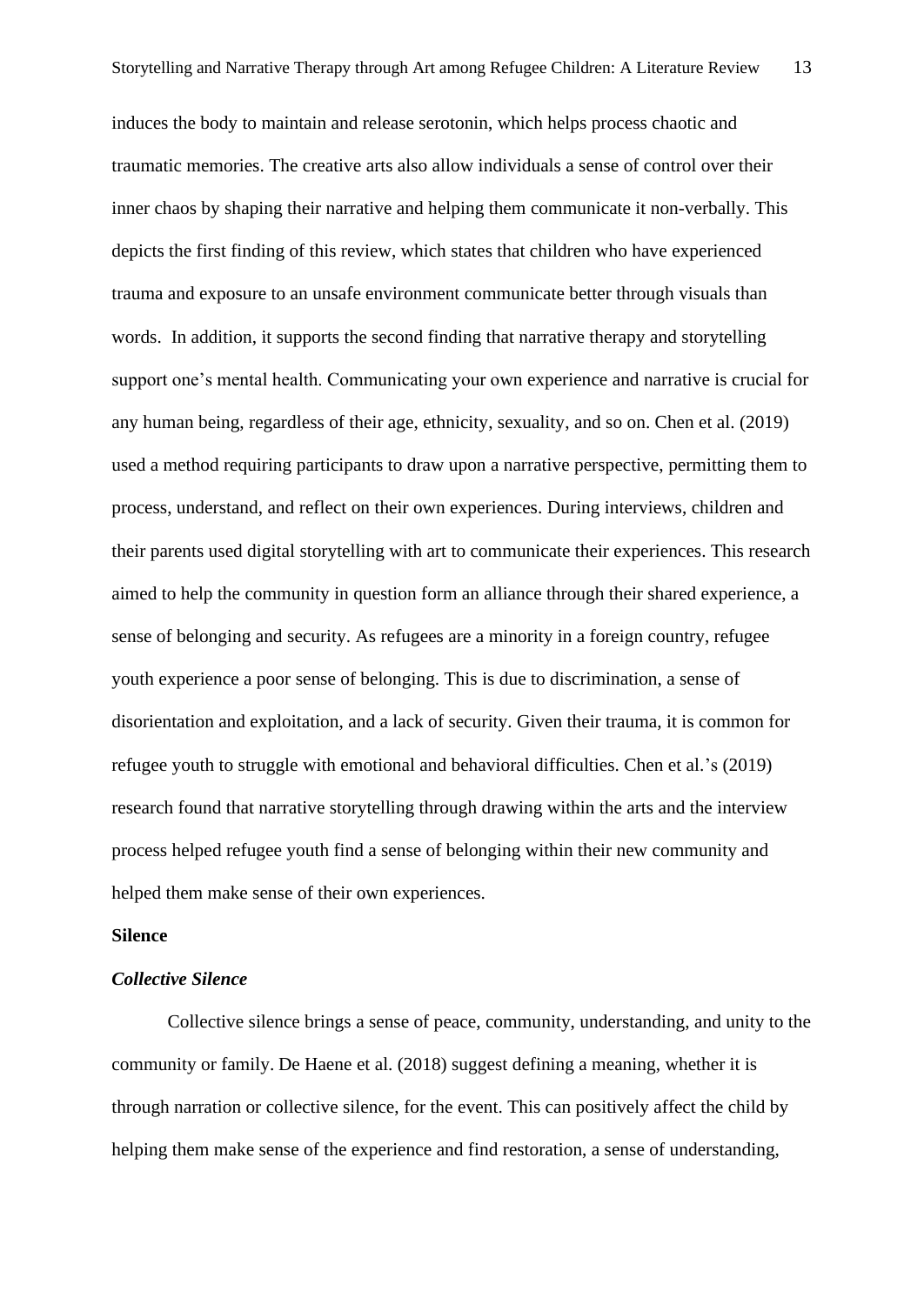self-control, and stability. Narration of the parents' and child's own story makes sense of the experience and brings understanding. For children, it increases a sense of security and peace from this traumatic life event. According to this clinical literature, non-verbal narration is extremely effective among refugees as offered through silences, breathing, and physical expression. Reinforcing the third finding in this literature review, we discover that refugees tend to be more comfortable with silence when communicating their experiences than verbal communication.

# *Narrative Therapy and Silence Among Refugee Children*

The third theme that emerged from this literature review indicates that refugees are more comfortable with silence when communicating their experiences. De Haene et al. (2018) discuss the development among refugees in family therapy in their clinical literature. They talk about the utilization of narrative restoration and processing trauma through narrative and silence. In some cases, it is important to keep in mind that silence can be triggering for refugees. For example, some children may have experienced being silent while hiding to escape a conflict. Kohli (2006) focuses on the psychological echoing of refugee children, who tend to be more secretive and silent about their own experiences due to fear.

## **Narrative Therapy**

Narrative therapy and storytelling are important tools for processing trauma. To move forward from a trauma, an individual needs to feel safe and stable. This requires communicating one's own perspective. The second finding of this study is that narrative therapy and storytelling support one's mental health. De Haene et al. (2018) note that refugees experience depression, polarization, and xenophobia, which increases the threat of post-migration stressors of exclusion, isolation, and discrimination. De Haene et al. (2018) emphasizes the importance of the endurance of transgenerational culture traumatic experiences and their damaging effects. The community can have an impact on an individual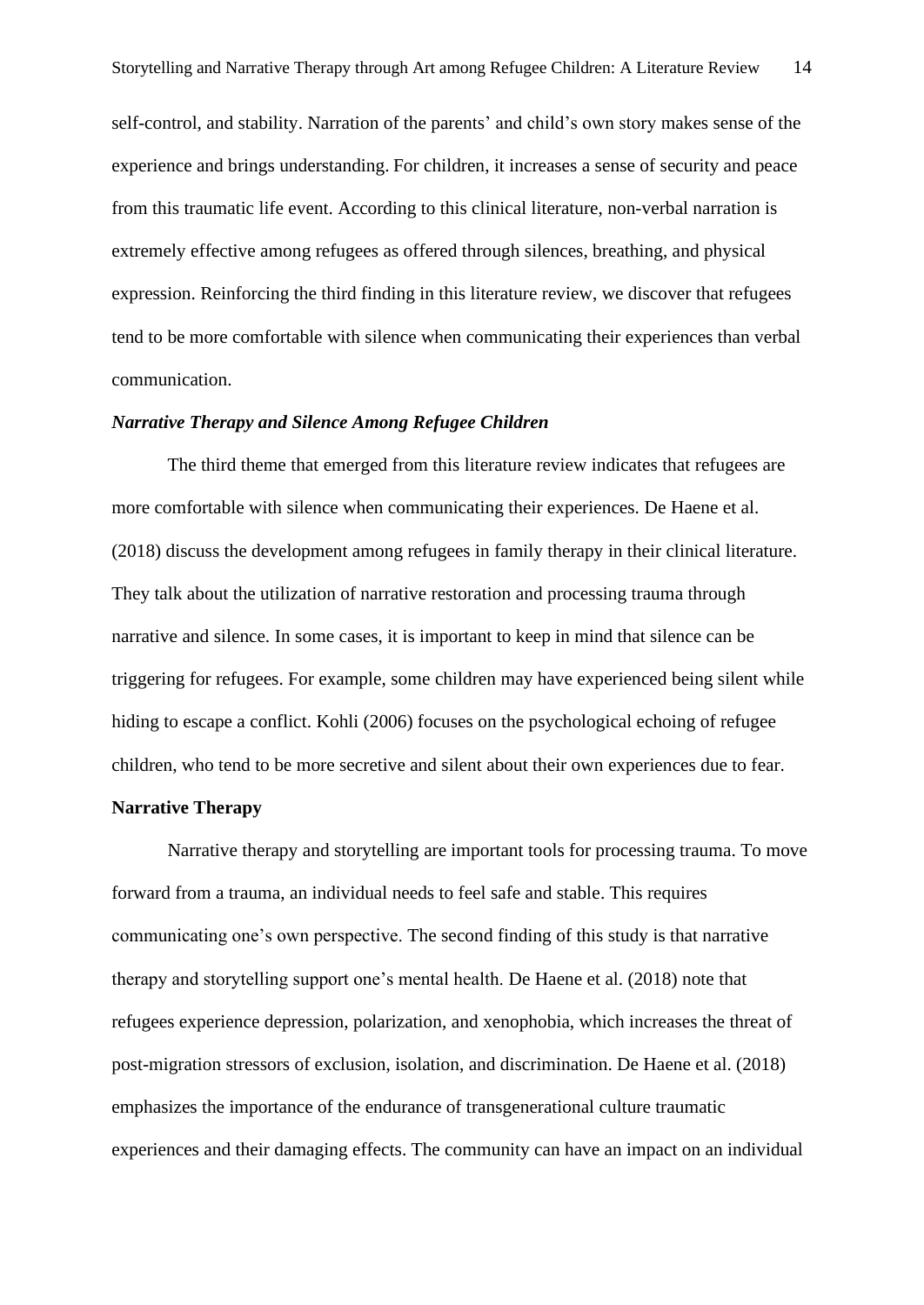who experiences cultural trauma during migration. They also state that a child narrating their own trauma can help these individuals feel secure. De Haene et al. (2018) say,

From a perspective on working on trauma narration as a relational process and its dynamic tension between witnessing and forgetfulness, this dynamic of modulated disclosure invites a therapeutic dialogue that collaborates with refugee parents in exploring potential ways of trauma narration that may simultaneously contain children's distress as well as validating parental wishes of protecting children from suffering or safeguarding cultural strategies of active forgetfulness. (p. 263)

De Haene et al. (2018) advocate the uniqueness of family narration therapy. Narrative therapy, according to Hamkins (2013), is sufficient when working with a population from a different culture than yours, as the clinician's role is more passive. It consists simply of listening to the individual's perspective, experiences, narrative, and story. With this knowledge, it is important to consider clinical psychological methods that can assist an individual in finding comfort in translating their own experience and processing it. Hamkins (2013) declares that

Narrative psychiatry combines a biological understanding of human suffering and well-being. It begins with compassionate connection with patients, understanding that we live our lives in relationships and connect with patients, and understanding that we live our lives in relationships and connect with one another through the stories we tell. It relishes discovering untold but inspiring stories of a person's resiliency and skill in resisting mental health challenges. (p. 30)

Compassion, connection, and understanding of one another are skills necessary for influencing positive mental health; they are honed with narrative therapy. This knowledge affirms the second finding of this thesis that narrative therapy and storytelling support one's mental health.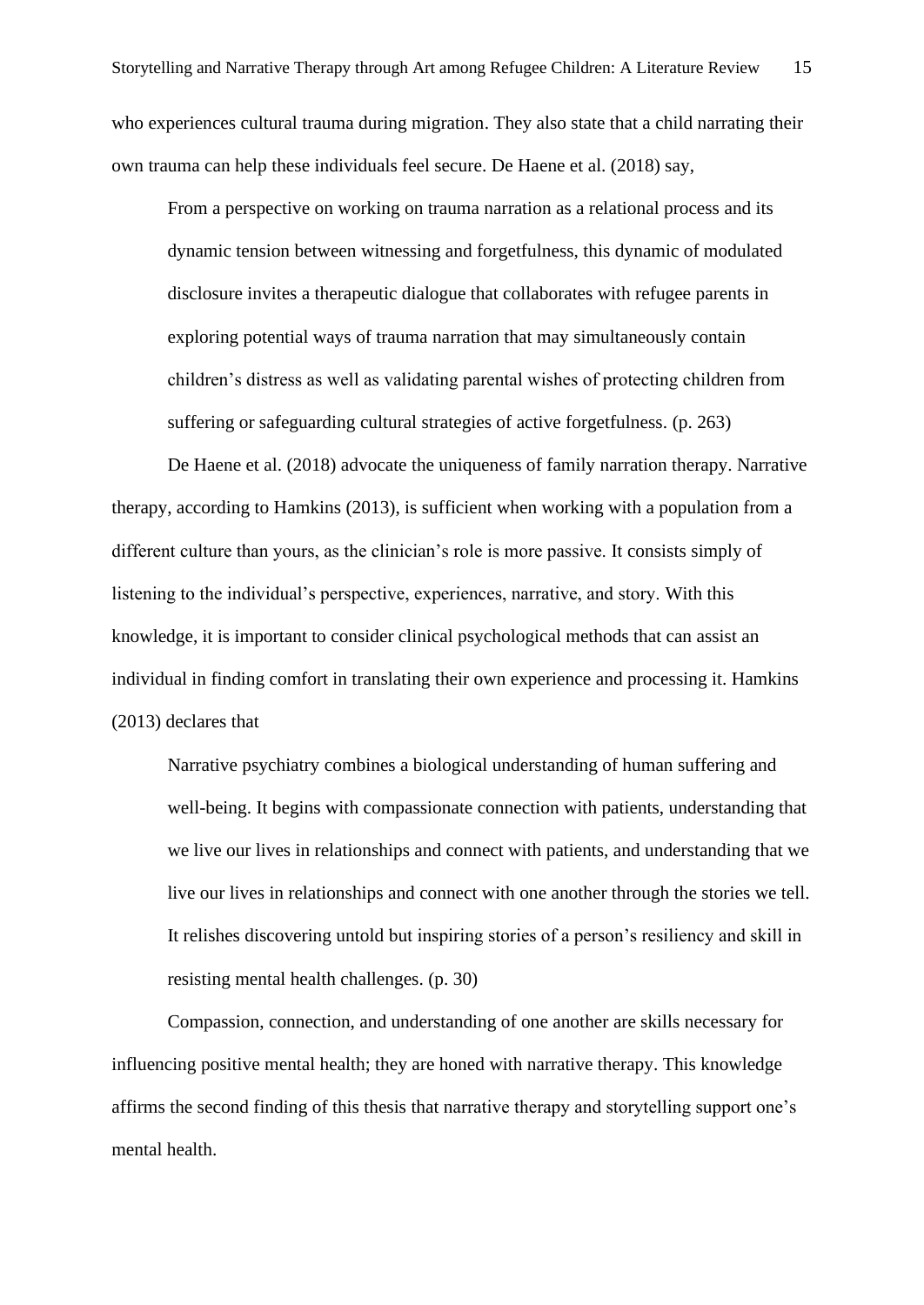#### **Narrative Therapy and Silence Through Artmaking**

Art can be an effective tool when working with children who have escaped conflict, as it allows them to narrate their own experience while remaining silent. As previously mentioned, it is crucial for us to narrate or process our own experiences for the good of our mental health. Hamkins (2013) suggests that the vulnerability inherent within narrating your perspective creates resiliency. It is critical that refugees feel comfortable when processing trauma; for most, silence allows healing to take place. Hamkins also explains that forcing individuals to talk about their experiences can add pressure and be demeaning for some. Therefore, processing trauma through art and silence can be extremely effective for refugees. This underlines the third finding within this literature review, which states that refugees are more comfortable with silence when communicating their experiences. Migration leaves people temporarily disoriented and paralyzed, which makes it difficult for them to process their new environment. In understanding the importance of silence, the communication and processing of narratives through art can be a powerful support for an individual. Hamkins also states that children's experiences of escaping a war are thick stories with multiple layers. Kohli (2006) explains that his research into the lives of refugees often reveals a lack of trust in others when refugees reflect on the meaning of their own experiences. Kohli (2006) states that refugees might be reluctant to tell their story, as it is part of a survival strategy in many cultures. Telling a story through silence and imagery can be highly effective. Reconstructing and exploring one's own narrative in silence can help make sense of it. Most refugees are minorities who experience discrimination and exploitation, and it is understandable why silence would be more comfortable. Kohli (2006) states that reconstructing narratives of one's personal story is useful, particularly for victimized individuals.

Understanding, uncovering, and using one's own story through art can provide a sense of survival, resilience, and reconstruction. Art can be a tool for children who have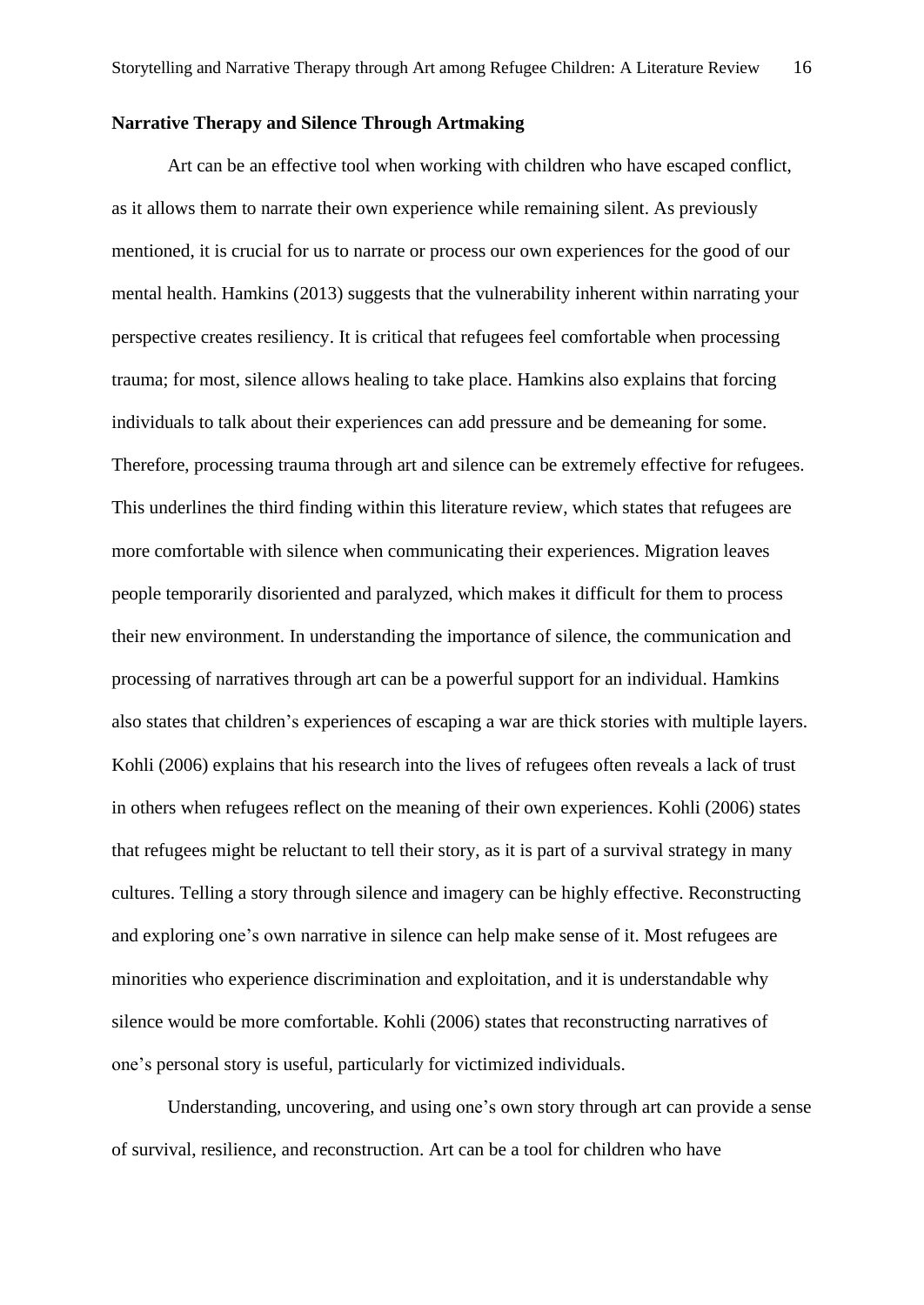experienced conflict to communicate and process the experience. This leads to the important themes that have emerged throughout this literature review.

#### **Storytelling**

# *Narrative Therapy and Storytelling*

The third theme is how important it is for individuals' mental health to communicate experiences through narrative therapy and storytelling. This supports the idea of processing trauma without verbal communication while still making sense of the experience. Following the client to where they want to bring you is important. Hope (2016) studies such events as she communicates in her article the effectiveness of narrative, storytelling, and art with children in a school setting. She focuses on children's reflection after reading the book *The Colour of Home* by Mary Hoffman. This is a story about a refugee child escaping war in Somali. The teachers asked the children to create art about the story and reflect on and think about what the experience meant to them. Empathy appeared in the children's vocabulary and art as they communicated and mirrored the Somalian child's experience. This enabled a better understanding in the classroom as some of the students were refugees themselves.

Narrative storytelling is a powerful tool to depict a reliable view of the refugee experience. Hope (2016) expresses this through data, personal testimonies, and discussion. This method provides a way to visualize other worldviews, reflections, and positions within life experiences. Hope (2016) notes that imagery, text, storytelling, and narrative can influence a child's maturity and cognitive abilities as well as help them understand others' mental states. This promotes empathy within the child's mind and demonstrates the theme in this literature review that therapy and storytelling support one's mental health.

## *Storytelling and Art Therapy*

Art therapy allows for the client to be in control along with what the final art product represents. As mentioned before, the therapy is more effective if the therapist puts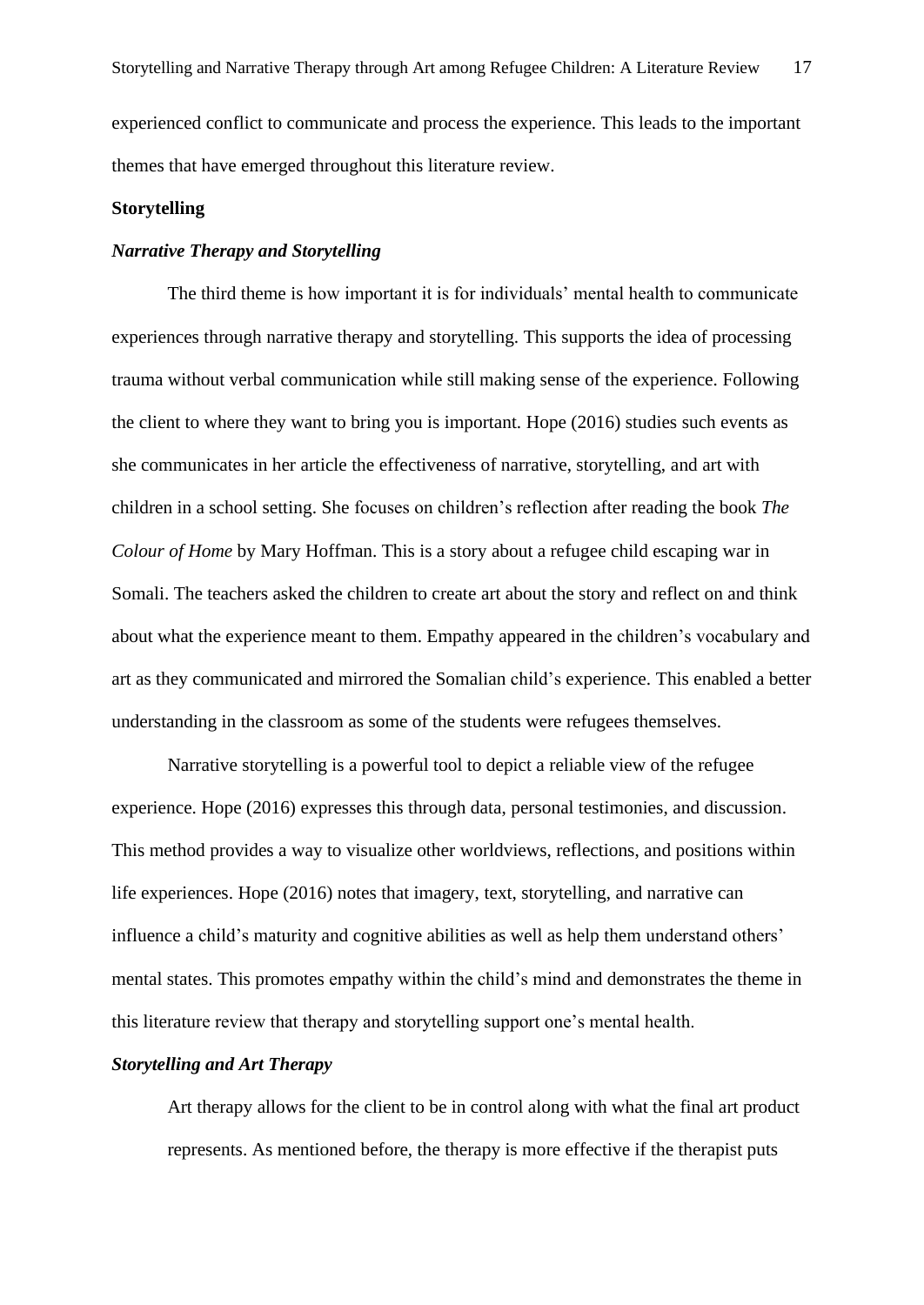him or herself in the client's world and mindset, and art therapy does just that. The art therapist can experience the client's world through their artmaking, along with the final processing after each session. (Moosa et al., 2017, p.2)

Art therapy is effective in improving mood, socialization, problem solving, behavior, and attitude. Bjorn (2013) underlines the importance of understanding a child's experience of war. Family therapy through storytelling and art therapy proves extremely effective. It allows family members to understand each other's experiences, and their collective struggle to adapt to their host country helps them feel more united. We tend to underestimate children's understanding of their environment. The results of this study showed that children exposed to war had a better awareness of traumatic events than their parents thought they did. As previously mentioned, children can sense and understand their parents' distress, anxiety, and fear.

A narrative approach using storytelling in art therapy is crucial as it provides a better understanding of the child's perspective and inner struggle. Bjorn (2013) states that a limitation in this article is:

More focus and space could be given to the children to add to the knowledge of the complexity of the family. Using knowledge by emphasizing the salutogenic perspectives facilitates the provision of support to refugee families…society and recapture a sense of coherence, including all three components: comprehensibility, manageability, and meaningfulness. (p. 8)

A child's perspective of conflict can be critical and meaningful not only while the child resettles and develops new relationships, but also to prompt awareness of the severity of unfair events.

# **Art Therapy**

# *Finding Re-adaptation through Art*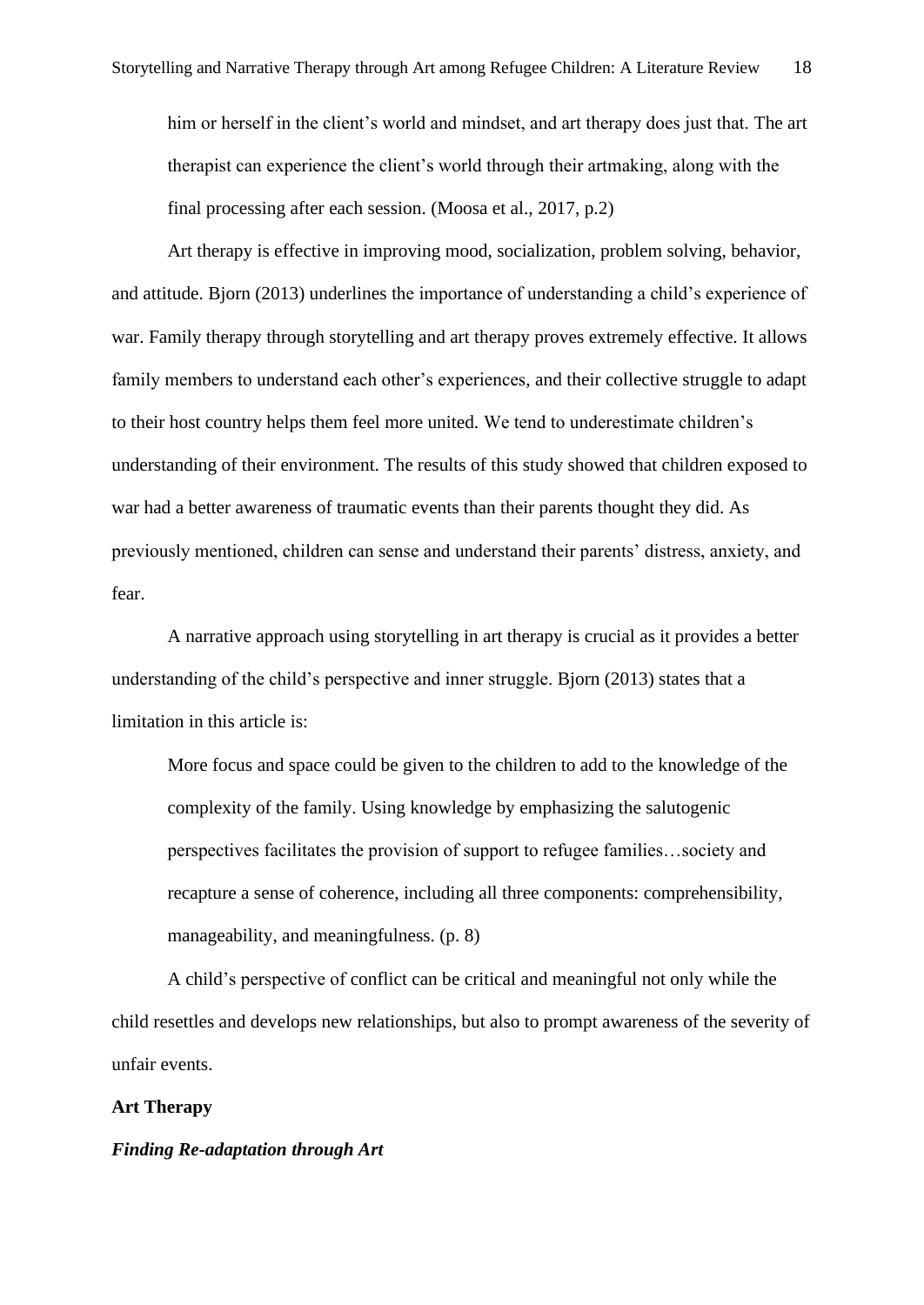Hope (2016) refers to a relationship web and the challenges refugee face in reconstructing their own lives and adapting to a new setting. A child's relationship web can be extremely difficult to reconstruct once blown apart. A key part of the reconstruction of the web is building relationships. In Hope's article, the children at the school were refugees who had recently migrated. After reading the story about the Somalian refugee child's experience, non-refugees drew the story of the child's experience and their reflection on it. This promoted engagement and understanding of each other's experiences and comprehension of the struggle of readaptation as well as empathy. This is where the fourth theme of this literature review emerges: art can promote a sense of home and comfort through similarities, relationships, culture, and community. This research found that children who had recently migrated to the country were able to develop relationships and, therefore, find safety and begin to reconstruct a web that was once broken. However, children escaping a war may experience much more than just a broken web. Refugee children show a high frequency of depression, anxiety, post-traumatic stress disorder, aggression, and behavioral concerns.

# **Art Materials and Building Community**

Yohani (2008) used human ecological theory and hope theory, as well as arts-based research and tools, to intervene with refugee children in Canada. Activities included photographs, hope quilts, and narrative development. The children shared their hope work with others (members of their community, parents, friends, family, and other refugees). Art has the power to rebuild connections and reconstruct webs, which confirms the last theme in this literature review: art promotes a sense of home and comfort through similarities, relationships, culture, and community.

This research confirms that Bronfenbrenner's ecological perspective, hope theory, and art interventions have a positive impact on the participant's community. Bronfenbrenner's ecological system method is individualistic, as it explores the building of one's own culture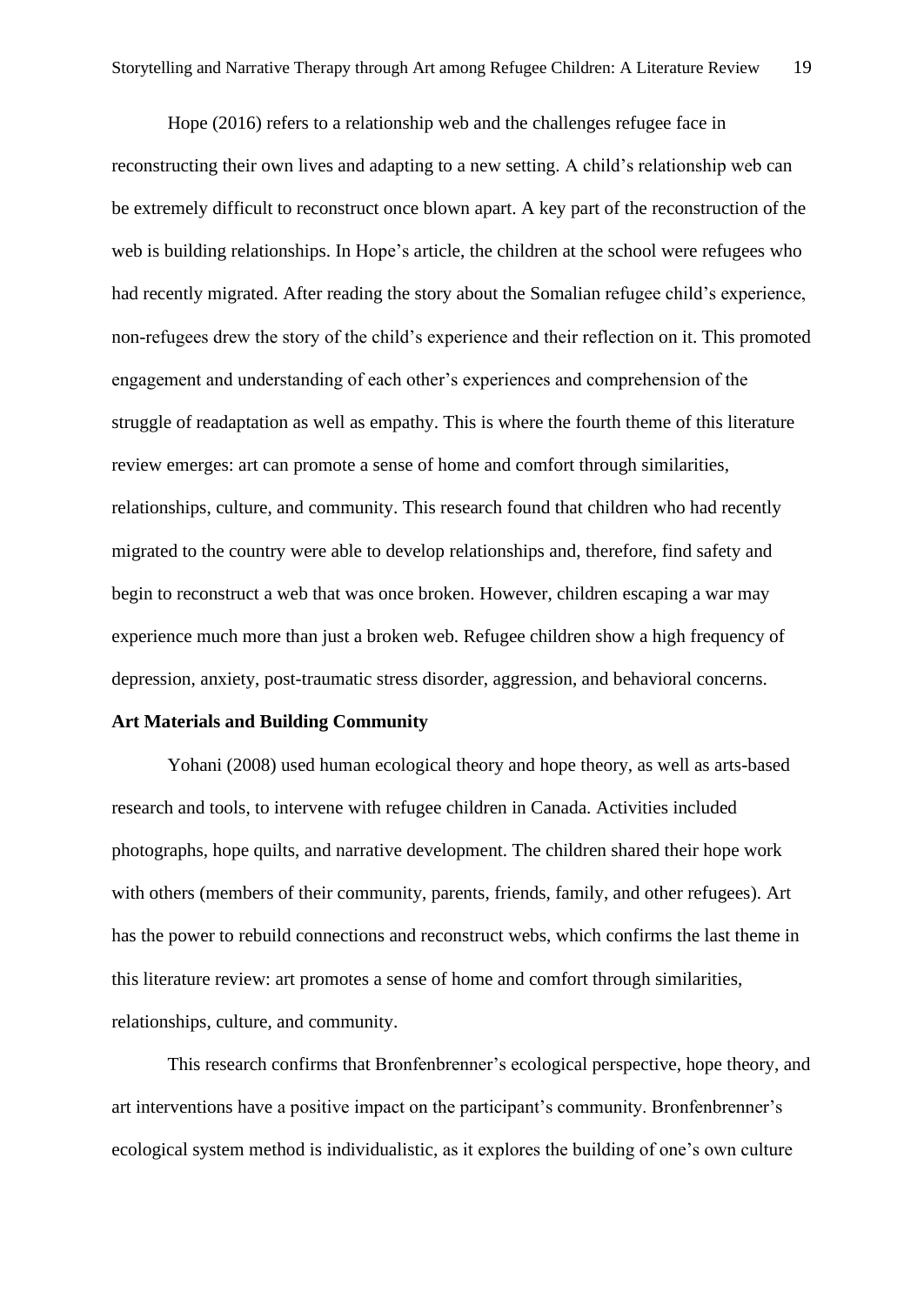and narrations, as well as the impacts of people, places, teachings, and events. Exploring these concepts through culturally centered narratives allows all to tell their story and process it collectively within a group. Having a child share their own perspective and narrative promotes the exploration of resiliency, hope, and positivity. It indirectly enables community members to reflect on their similar experiences and encourages them to find hope. This approach gives a sense of community and belonging by sharing personal experiences. Some children were comforted by the material itself, as it was from their own home and culture.

Garlock (2016) emphasizes the effectiveness of art therapy and narrative storytelling through textile and cloth with individuals who have experienced trauma. She notes that refugees making art relevant to their own home country and culture can deepen the inherent and inner healing by telling their story in the textile narrative. This especially works with marginalized groups, as it supports self-confidence and the telling of their own story. It helps these groups find a sense of community with others who can relate to their own experience. Another qualitative research exploring the experience of newly resettled youth from refugee backgrounds confirms this need. Young refugees struggle to express themselves and comprehend their emotions and personal trauma. Usually, this is caused by a readaptation experience and being in an unfamiliar environment. Using art and storytelling to make sense of their own experiences and find community is extremely effective in helping young refugees find a sense of belonging and adapt to their new home. It allows individual children a core community group to fall back on when they experience isolation or discrimination.

# *The Importance of Art Therapy*

Art from groups that have experienced collective trauma is extremely valuable. As individuals in refugee groups have often experienced similar trials (war, migration, etc.), they often share a collective trauma, moving in groups from their respective communities. Most have experienced a sense of displacement or cultural homelessness from being a refugee.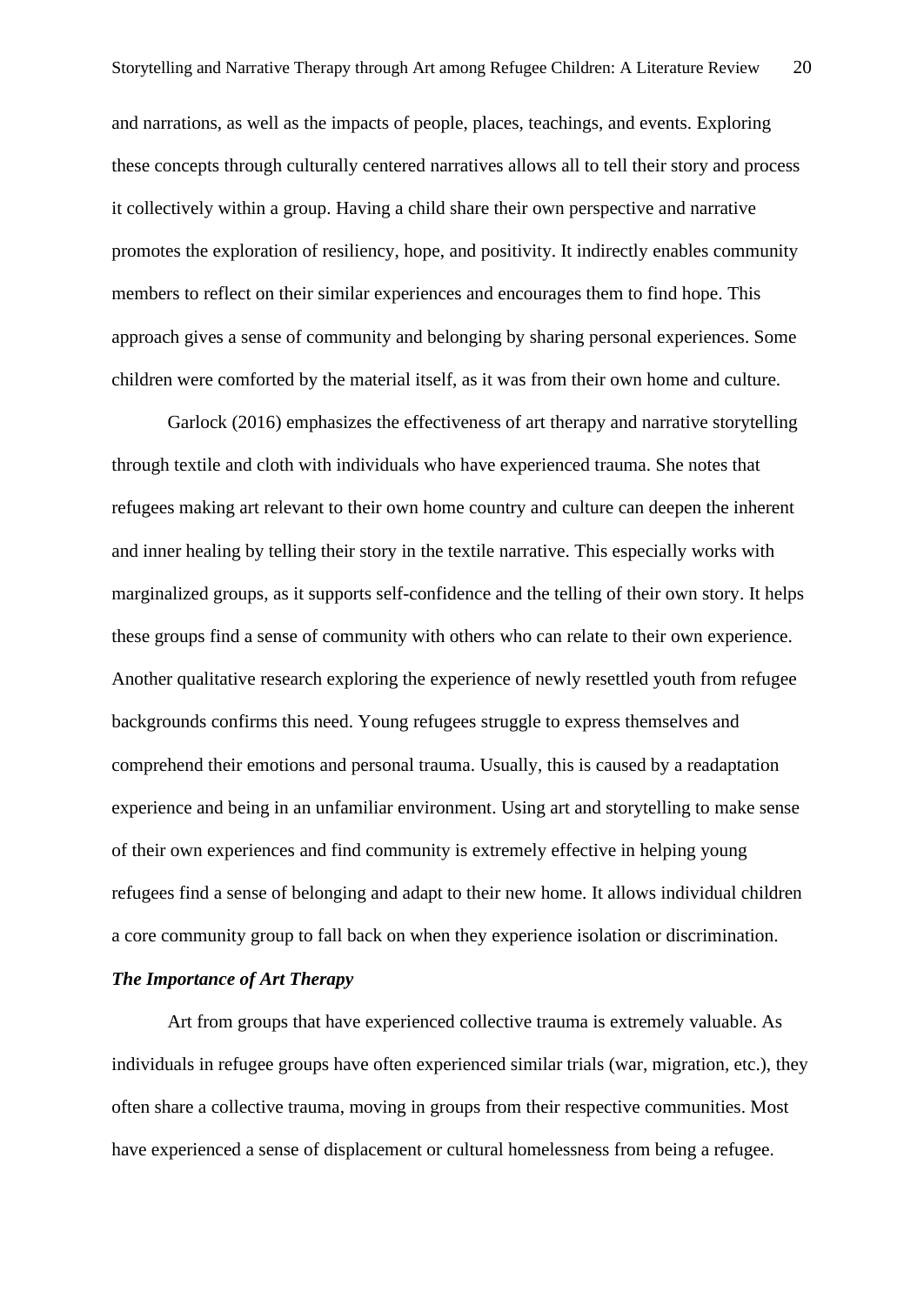Jones et al. (2018) assert that the impact of collective trauma, whether caused by natural disasters, war, crises, poverty, or cultural genocide, is real. A community that encourages self-expression can help individuals find healing, laughter, hope, imagination, and safety. This proves the fourth finding of this theme, that art can promote a sense of home and comfort through similarities, relationships, culture, and community. Jones et al. (2018) argue that people need to stop underestimating the potential of art and its healing capabilities in mental health. "It is time to stop arguing for the role of the arts as a useful adjunct to health services and declare that the arts sector, by the very nature of what it does, is in the business of health" (Jones et al., 2018, p. 5). The author explains that the factors that make for good health include a sense of personal and social identity, human worth, communication, participation in political decisions, celebration, and responsibility. Furthermore, Jones et al. (2018) state, "the language of science alone is not enough to describe health; the languages of story, myth, and poetry also disclose truth" (p. 17). Often society dismisses simple solutions, even when science proves that the act of creating can be powerful in healing traumatic experiences. Most cultures hold the erroneous notion that it is necessary to communicate an experience verbally. The arts can be an effective healing tool for individuals; they facilitate children's needs because the children cannot communicate their trauma verbally but are more comfortable with communicating through art, play, narrative therapy, and storytelling.

# **Discussion**

This literature review reveals four themes: 1) Children who experience trauma and exposure to an unsafe environment communicate better through visuals than words.

The second finding is: 2) Narrative therapy and storytelling support one's mental health. Many find restoration, understanding, and a sense of control through storytelling in a narrative approach.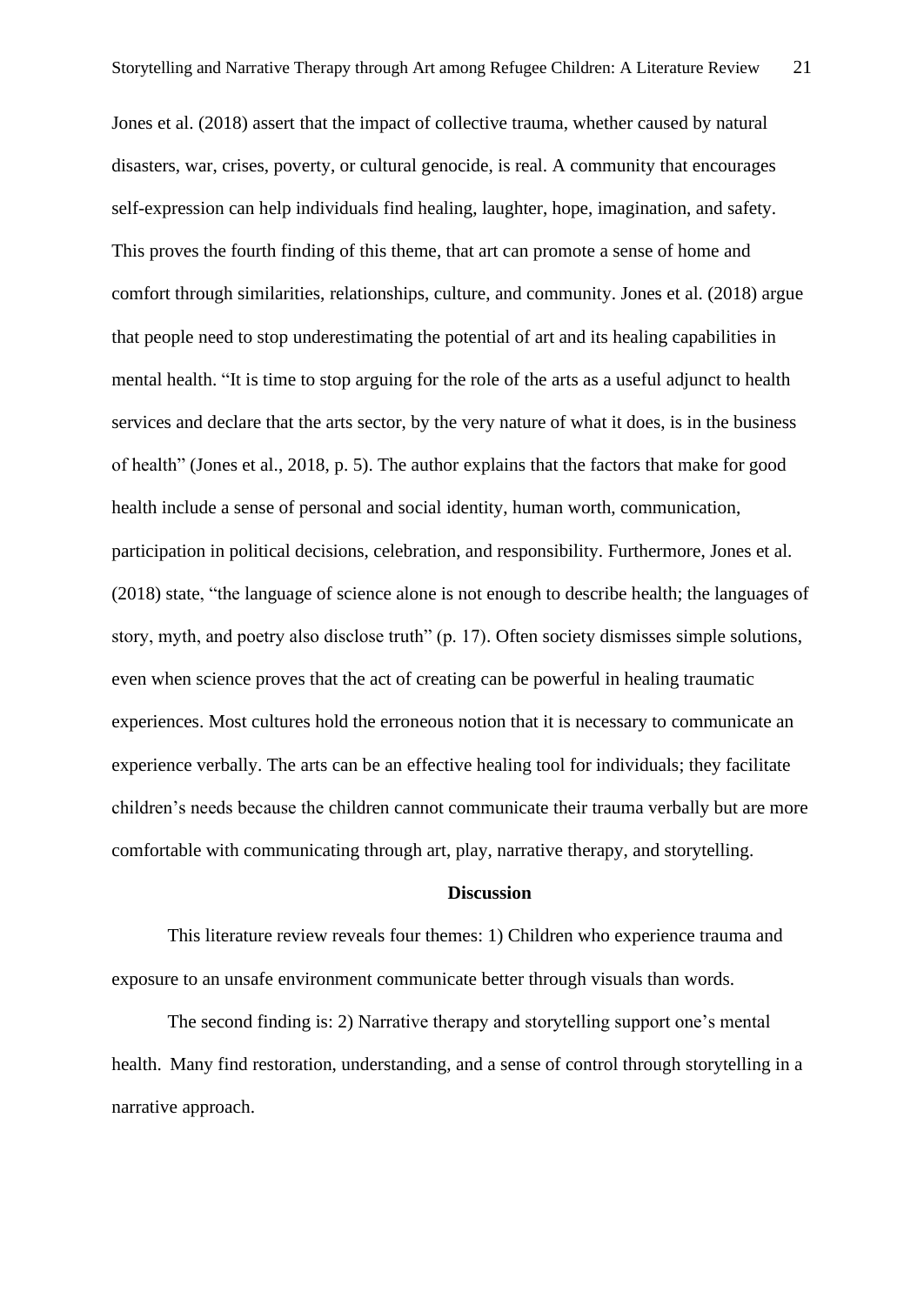The third theme that emerges is: 3) Refugees are more comfortable with silence than with verbal communication.

The last theme in this literature review is that: 4) Art can promote a sense of home and comfort through similarities, relationships, culture, and community.

Theme One: Trauma and the Importance of Visual Communication

Children who have experienced trauma and exposure to an unsafe environment communicate better through visuals than words. Carey (2006) testifies that children who have experienced an unsafe environment communicate better through visuals. Often children tend to suppress traumatic experiences when they do not have the space to process it. Burke et al. (2011) depict how childhood trauma can affect someone's physical, mental, and emotional health later in adulthood. Processing trauma as a child is necessary to prevent symptoms later. Hass-Cohen et al. (2008) show the importance of visuals and touch among children who have experienced trauma and the effectiveness of art therapy. Evidence proves that children who have experienced unsafe environments are more comfortable communicating through visuals. It is crucial to consider methods involving touch and visuals for children who have experienced trauma. Art can highlight a child's strengths and be an effective method of communicating and processing what needs to be processed.

# Theme Two: Benefits of Narrative Therapy and Storytelling

Narrative therapy and storytelling support one's mental health. Moosa et al. (2017) suggest the importance of narrative therapy and storytelling as it forces the therapist to put themselves in the client's shoes. This provides an understanding of the individual's perspective. In Sweden, Bjorn (2013) shows the necessity of understanding a refugee child's perspective, as it is often underestimated. Narrative and storytelling allow a child to process and make sense of the experience. Hope (2016) depicts how storytelling allows refugee and non-refugee children to build relationships and promotes empathy. Refugee children often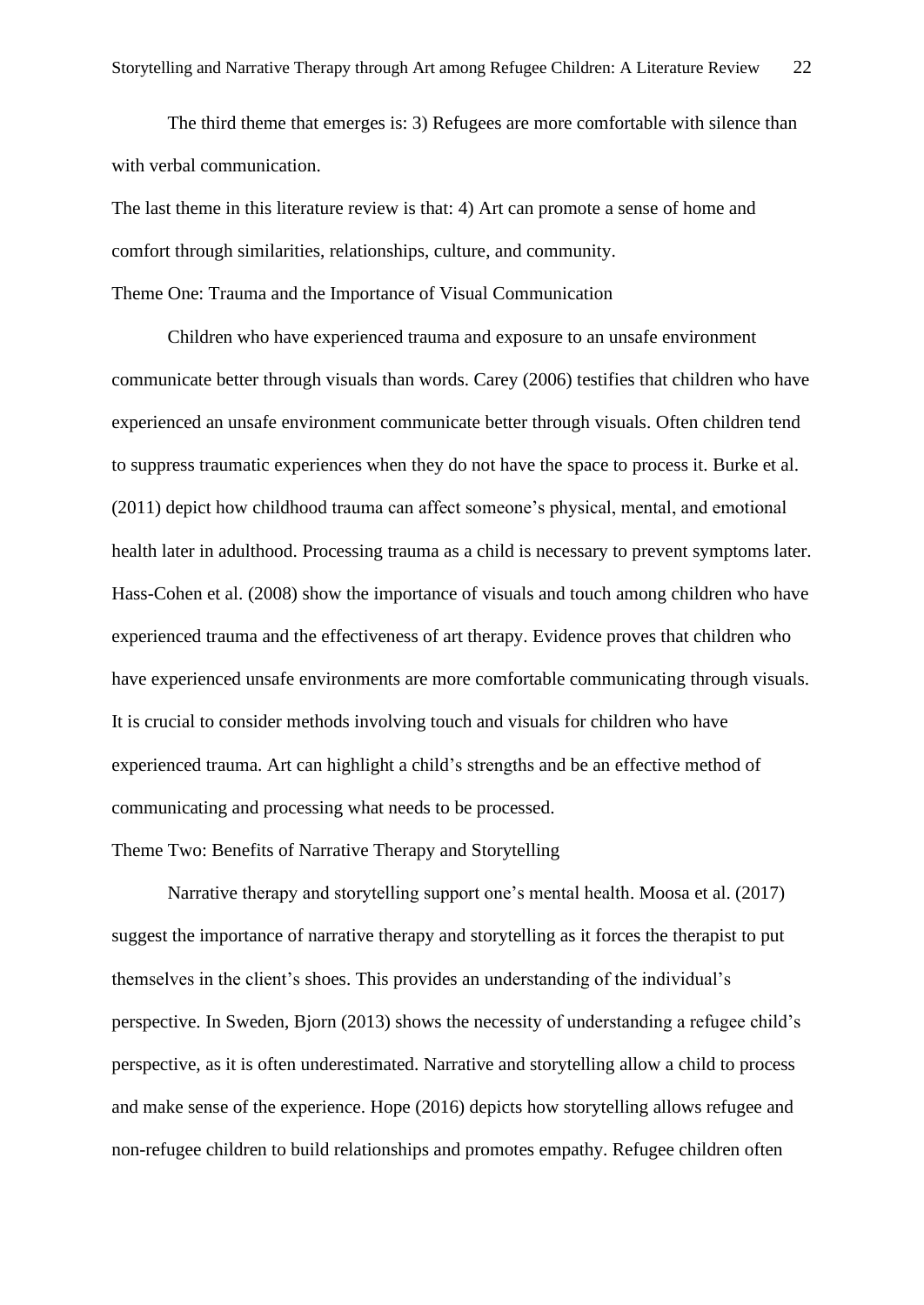lose their web of relationships, and storytelling and narrative therapy can help reconstruct this web by helping them understand their own experience. Reconstructing and building relationships helps refugee children find mental wellness. Moosa et al. (2017) demonstrate how art can allow one to make sense of their own experiences through narrative storytelling. It has the power to unite communities and families who have endured the trauma of an unpredicted event.

## Theme Three: Importance of Silence

Refugees are more comfortable with silence than with verbal communication. Garlock (2016) states that refugees who have experienced trauma or unsafety do not verbally communicate as a survival strategy. Pressuring an individual to talk about uneasy experiences can cause discomfort and unwanted vulnerability. Processing trauma is crucial; most individuals who have experienced trauma and unsafe environments "don't talk about it" as a form of self-preservation. Our society often promotes the misconception of having to talk about an unsafe experience. De Haene et al. (2018) discuss the importance and power of silence within the refugee community after a tragic event. Silence does not mean ignoring the trauma; it may be necessary to process it. Art allows an individual to process the trauma in a nonverbal manner in a safe space.

#### Theme Four: Art and Community

Art can promote a sense of home and comfort through similarities, relationships, culture, and community. Chen et al. (2019) demonstrates how narrative therapy and storytelling while making art can bring a sense of community and relationship building among refugee children. Garlock (2016) brings up the importance and effectiveness of using different art materials relevant to the refugee population's culture. It promotes mental health by providing familiarity and a taste of home. Many refugees have to face immigration, readaptation, discrimination, and exploitation. Adapting to a new culture, country, language,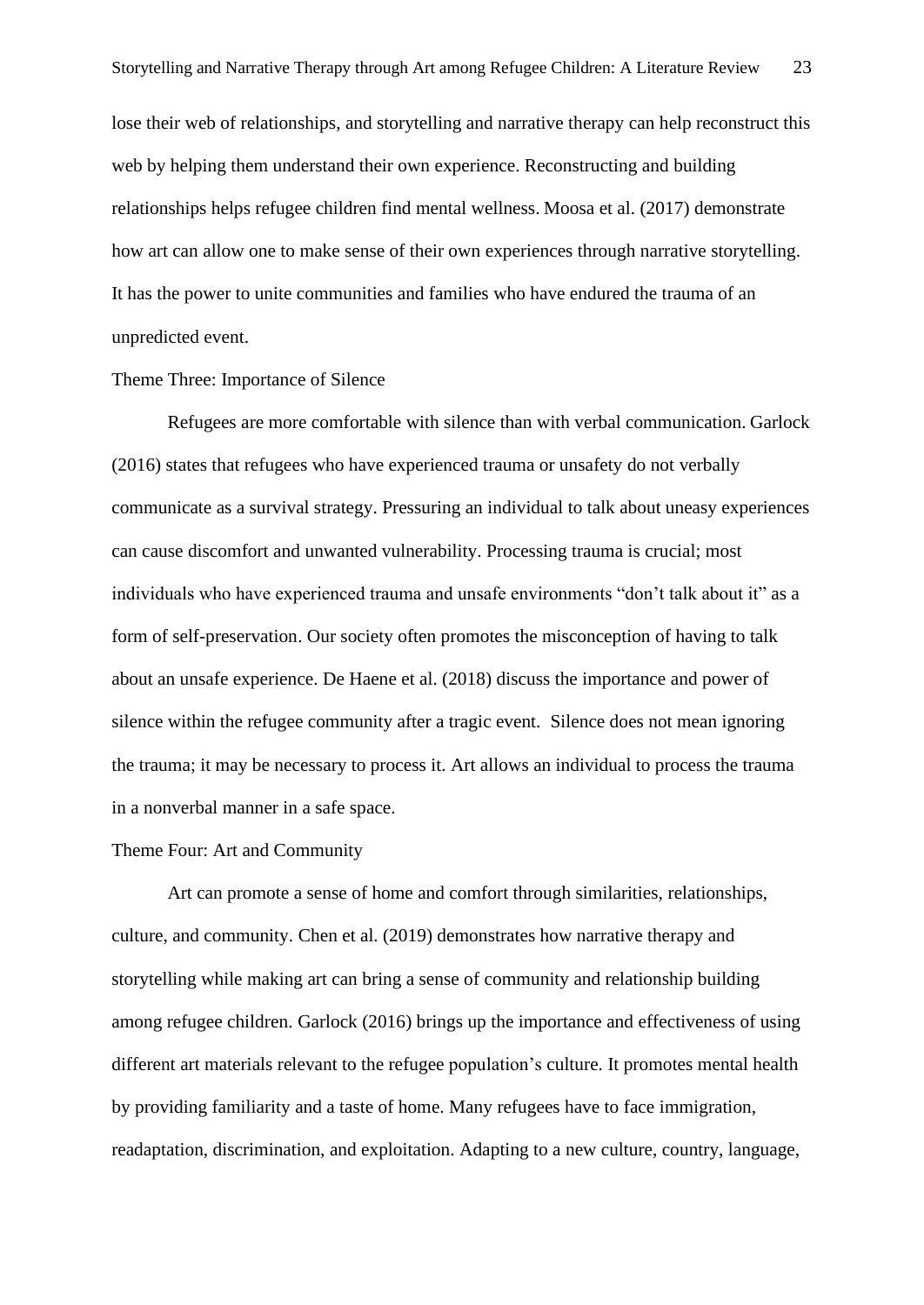and environment is extremely challenging. Providing a community where individuals can relate to each other due to similar experiences is extremely effective as it brings a sense of security, comfort and home

# **Limitations**

Limitations in this literature review are countertransference and biases from this writer, as she escaped war in the Democratic Republic of the Congo (former Zaire) as a child and immigrated to France, Qatar, Germany, and Hong Kong. Therefore, biases may influence the choice of articles within this literature review. Another limitation is that the author grew up with white privilege and, therefore, may not understand the full complexity and struggle of refugees. Another limitation is the lack of information and readings provided to support these themes and points of mental health and well-being among refugees. In general, provisions to take care of mental health within this population are rare.

# **Conclusion**

In conclusion, refugee children experience many extremely stressful events because of political or religious oppression, war, migration, and resettlement. It is difficult to define all the types of trauma they endure, because a significant amount can be genetic, cultural, or even countertransference from parents. Narrative therapy and storytelling allows these children to share their individual perspective in a safe space, helping them make sense of their own experiences by using art with familiar materials. It does not pressure the individual to talk about the tragedy. Silence is not only a survival strategy but also a source of comfort. Individuals who have experienced trauma or unsafety respond better through visuals and communicate better without words. Narrative storytelling supports the importance of communicating and processing one's own narrative and story and enhances an individual's mental health. The first theme demonstrates that children facilitate communication better through art than words. Another finding was that refugees prefer silence as it is a survival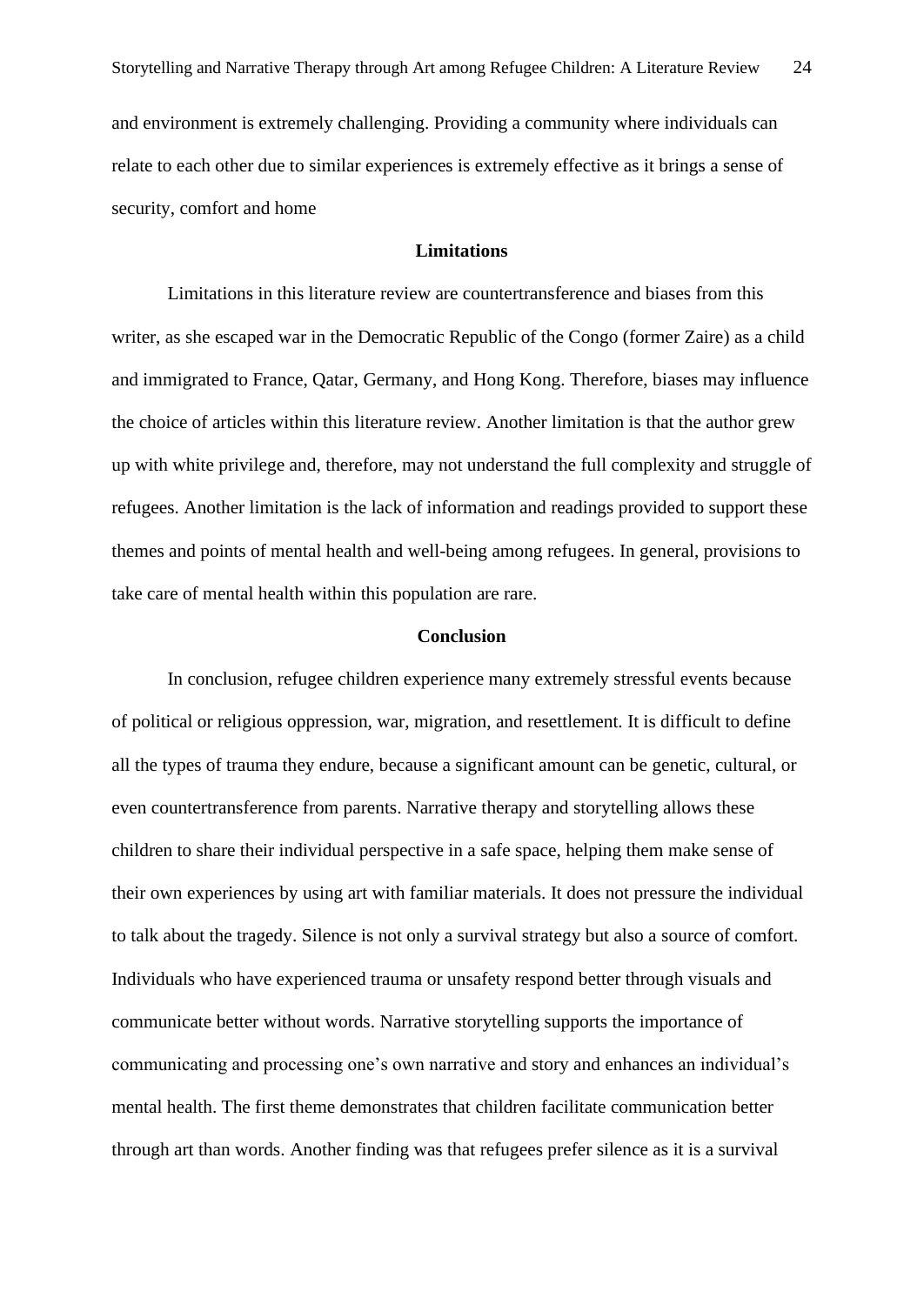strategy. Comfort and safety are important, especially for refugees who have undoubtedly experienced a form of trauma whether readaptation, violence, or migration. Having a form of safety or comfort is extremely important for individuals who have escaped war. Art materials, readings, cooking, and music can allow individuals to find comfort and restoration. Art can promote a sense of home and comfort through similarities, relationships, culture, and community. To conclude, utilizing visual arts with materials relevant to one's culture as well as a narrative and storytelling approach can allow individuals who have escaped a war to process their trauma in a healthy way and find strength within it.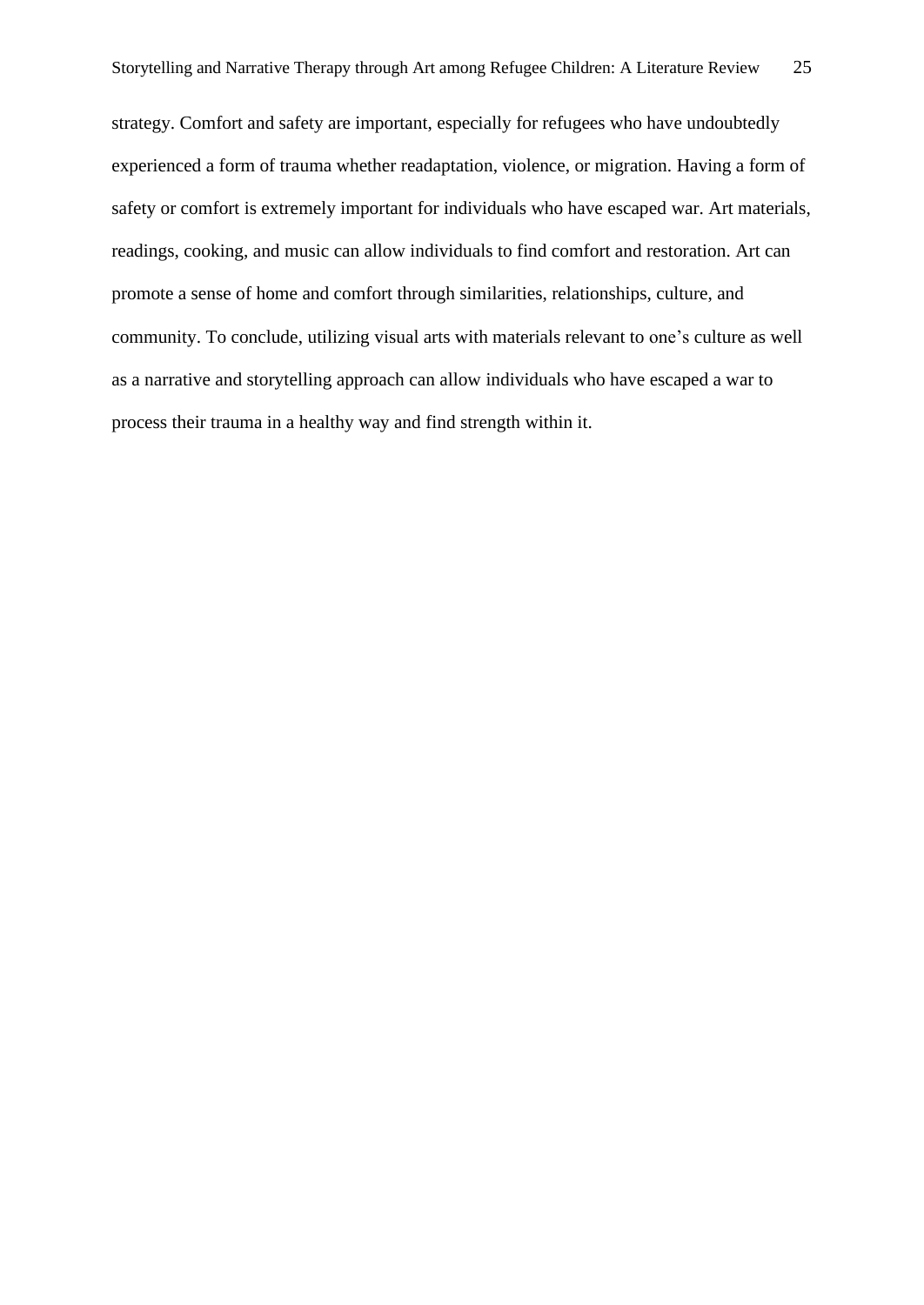#### **References**

- Akthar, Z., & Lovell, A. (2018). Art therapy with refugee children: A qualitative study explored through the lens of art therapists and their experiences. *International Journal of Art Therapy*, *24*(3), 139–148.<https://doi.org/10.1080/17454832.2018.1533571>
- Baker, R. (1983). Refugees: An overview of an international problem. *The psychosocial problems of refugees*. Refugee Council.
- Björn, G. J., Gustafsson, P. A., Sydsjö, G., & Berterö, C. (2013). Family therapy sessions with refugee families: A qualitative study. *Conflict and Health*, *7*(1).

<https://doi.org/10.1186/1752-1505-7-7>

*Brené, Oprah Winfrey and Dr. Bruce D. Perry on Trauma, Resilience, and Healing*. (2021, May 5). Spotify.

https://open.spotify.com/episode/7GgvaJ3DUL4oQyxtyr86H3?si=usCp9GMVRv-LxtrShuRUmw

Burke, N. J., Hellman, J. L., Scott, B. G., Weems, C. F., & Carrion, V. G. (2011). The impact of adverse childhood experiences on an urban pediatric population. *Child Abuse & Neglect*, *35*(6), 408–413. https://doi.org/10.1016/j.chiabu.2011.02.006

Carey, L. J. (2006). *Expressive and creative arts methods for trauma survivors*. Kingsley.

- Chen, S., & Schweitzer, R. D. (2019). The experience of belonging in youth from refugee backgrounds: A narrative perspective. *Journal of Child and Family Studies*, *28*(7), 1977–1990. https://doi.org/10.1007/s10826-019-01425-5
- Chuang, S. S., & Moreno, R. P. (2011). *Immigrant children: Change, adaptation, and cultural transformation*. Lexington Books.
- Courtois, C., & Ford, J. (2009). Complex trauma across the lifespan. *PsycEXTRA Dataset*. <https://doi.org/10.1037/e651052013-041>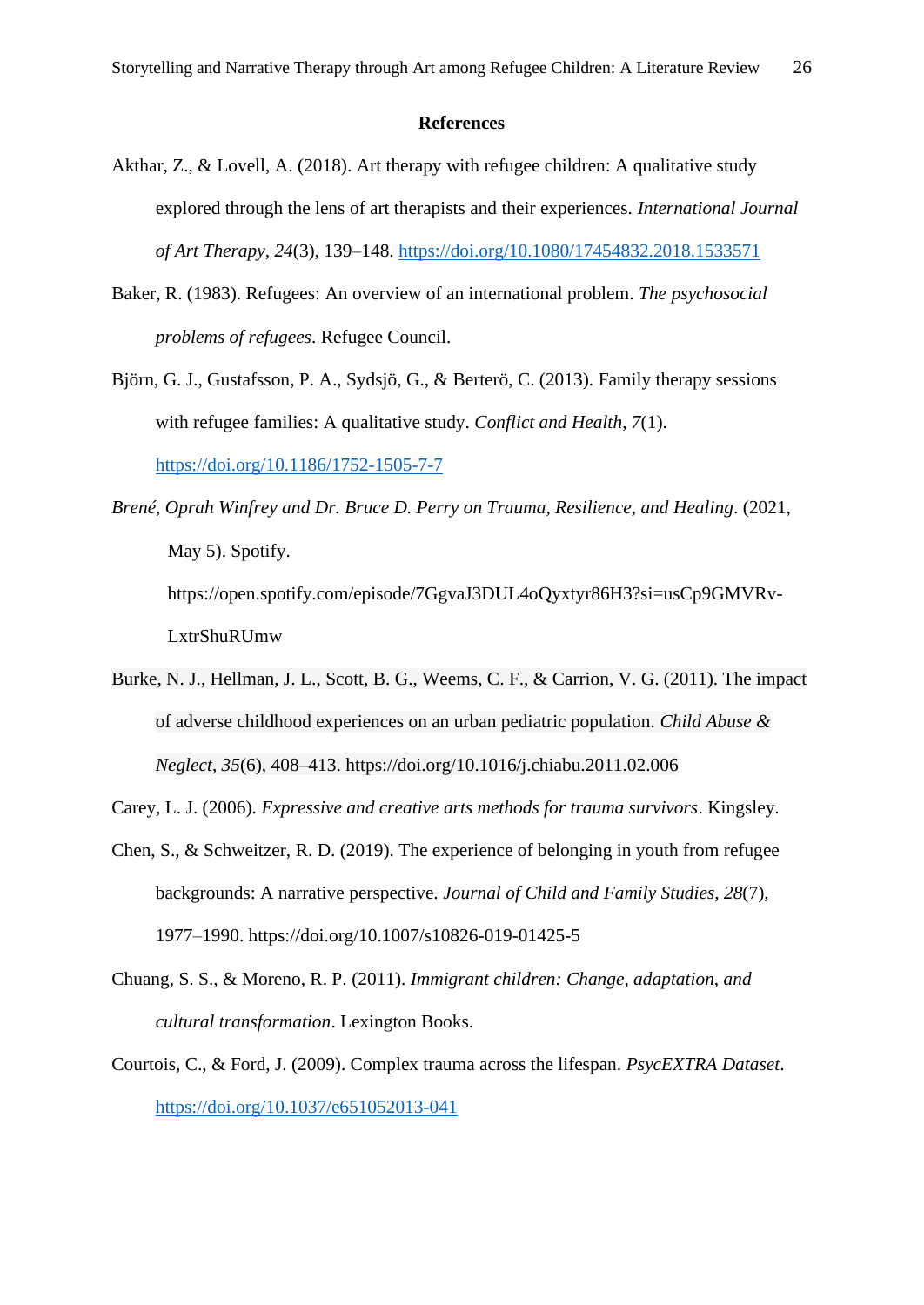- Decker, J. T., Constantine Brown, J. L., & Tapia, J. (2017). Learning to work with trauma survivors: Lessons from Tbilisi, Georgia. *Social Work in Public Health*, *32*(1), 53–64. https://doi-org.ezproxyles.flo.org/10.1080/19371918.2016.1188744
- De Haene, L., Rousseau, C., Kevers, R., Deruddere, N., & Rober, P. (2018). Stories of trauma in family therapy with refugees: Supporting safe relational spaces of narration and silence. *Clinical Child Psychology & Psychiatry*, *23*(2), 258–278. [https://doi](https://doi-org.ezproxyles.flo.org/10.1177/1359104518756717)[org.ezproxyles.flo.org/10.1177/1359104518756717](https://doi-org.ezproxyles.flo.org/10.1177/1359104518756717)
- Dettlaff, A., & Fong, R. (Eds.). (2016). *Immigrant and refugee children and families: Culturally responsive practice*. Columbia University Press.
- Fondacaro, K. M., & Harder, V. S. (2014). Connecting cultures: A training model promoting evidence-based psychological services for refugees. *Training and Education in Professional Psychology*, *8*(4), 320–327.<https://doi.org/10.1037/tep0000071>
- Garlock, L. R. (2016). Stories in the cloth: Art therapy and narrative textiles. *Art Therapy*, *33*(2), 58–66.<https://doi.org/10.1080/07421656.2016.1164004>
- Hamkins, S. (2013). *The art of narrative psychiatry: Stories of strength and meaning*. Oxford University Press, Incorporated.
- Hass-Cohen, N., & Carr, R. (2008). *Art therapy and clinical neuroscience*. Jessica Kingsley Publishers. https://bjmh.gold.ac.uk/index.php/atol/article/download/304/335/
- Hays, P. A. (n.d.). I am conducting a culturally responsive assessment. *Addressing cultural complexities in practice: Assessment, diagnosis, and therapy* (3rd ed.), 127–160. <https://doi.org/10.1037/14801-007>
- Hoffman, M. (2002). *The colour of home*. Frances Lincoln.
- Holowka, D. W., & Marx, B. P. (2009). Treating complex post-traumatic stress disorders: An evidence-based guide. *Journal of Contemporary Psychotherapy*, *40*(4), 245–246. https://doi.org/10.1007/s10879-010-9143-3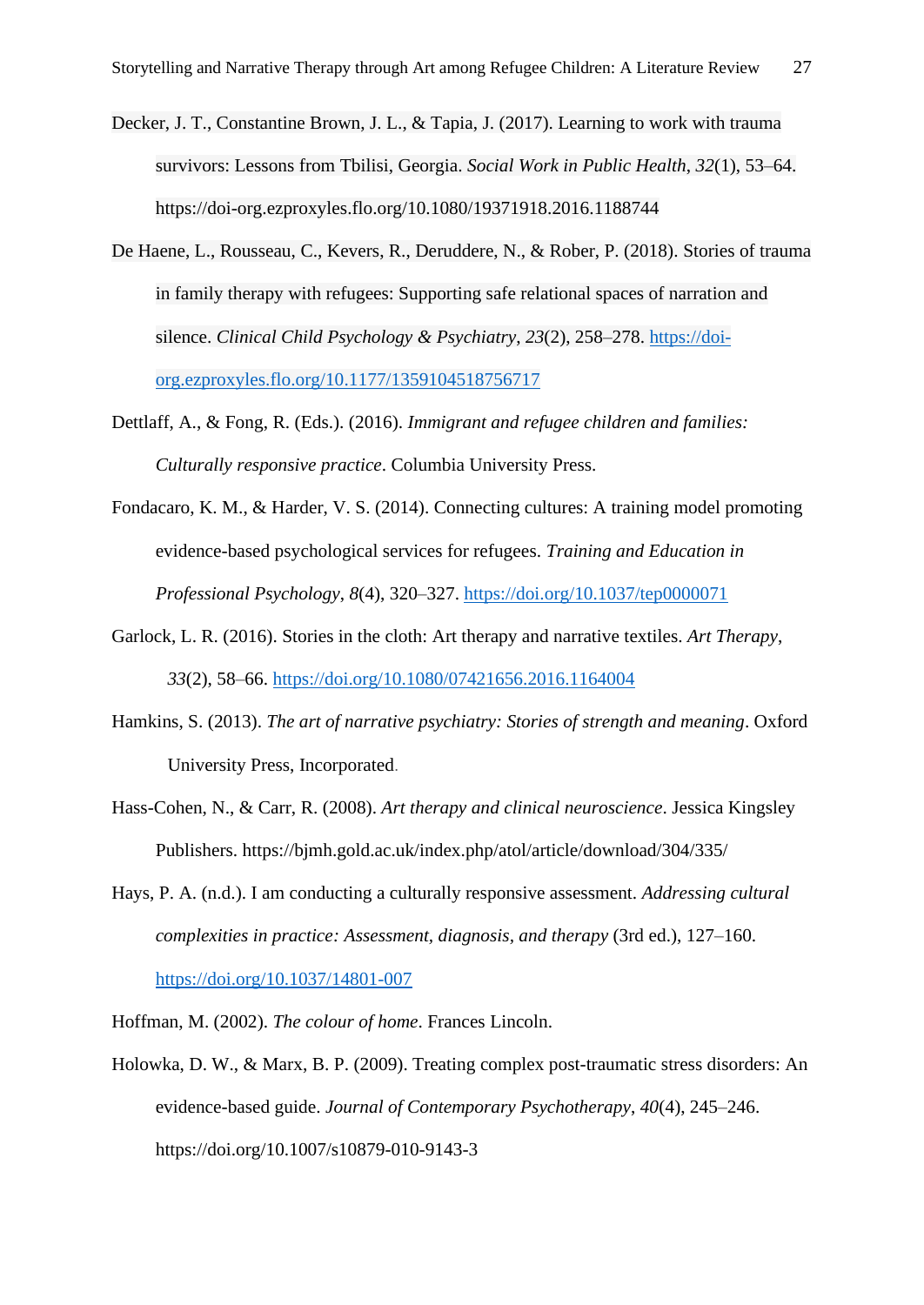- Hope, J. (2016). "The soldiers came to the house": Young children's responses to the colour of home. *Children's Literature in Education*, *49*(3), 302–322. https://doi.org/10.1007/s10583-016-9300-8
- Im, H., Rodriguez, C., & Grumbine, J. M. (2021). A multitier model of refugee mental health and psychosocial support in resettlement: Toward trauma-informed and cultureinformed systems of care. *Psychological Services*, *18*(3), 345–364. https://doi.org/10.1037/ser0000412
- Jones, S. A. (2018). *Art-making with refugees and survivors: Creative and transformative responses to trauma after natural disasters, war and other crises*. Jessica Kingsley Publishers.
- Kalmanowitz, D. L., & Ho, R. T. (2017). Art therapy and mindfulness with survivors of political violence: A qualitative study. *Psychological Trauma: Theory, Research, Practice, and Policy*, *9*(Suppl 1), 107–113.<https://doi.org/10.1037/tra0000174>
- Kohli, R. K. S. (2006). The sound of silence: Listening to what unaccompanied asylumseeking children say and do not say. *British Journal of Social Work*, *36*(5), 707–721. <https://doi.org/10.1093/bjsw/bch305>
- Menakem, R. (2017). *My grandmother's hands [electronic resource]: Racialized trauma and the pathway to mending our hearts and bodies*. Central Recovery Press.
- Moosa, A., Koorankot, J., & Nigesh, K. (n.d.). *Solution focused art therapy among refugee children*. Proquest.

https://www.proquest.com/openview/933ffda4f547b1fd711dc7a0ba44e20c/1?pqorigsite=gscholar&cbl=2032134

Rappaport, L., Kass, J. D., Trantham, S., Beardall, N., McNiff, S., Mullin, E., Surrey, J., Gluck, J., Rothaus, M., Gabriel, B., Kalmanowitz, D. L., Lagomaggiore, A., Schwanbeck, S., Tantia, J., Franklin, M., Minerbi, L., Payne, D., Peterson, C.,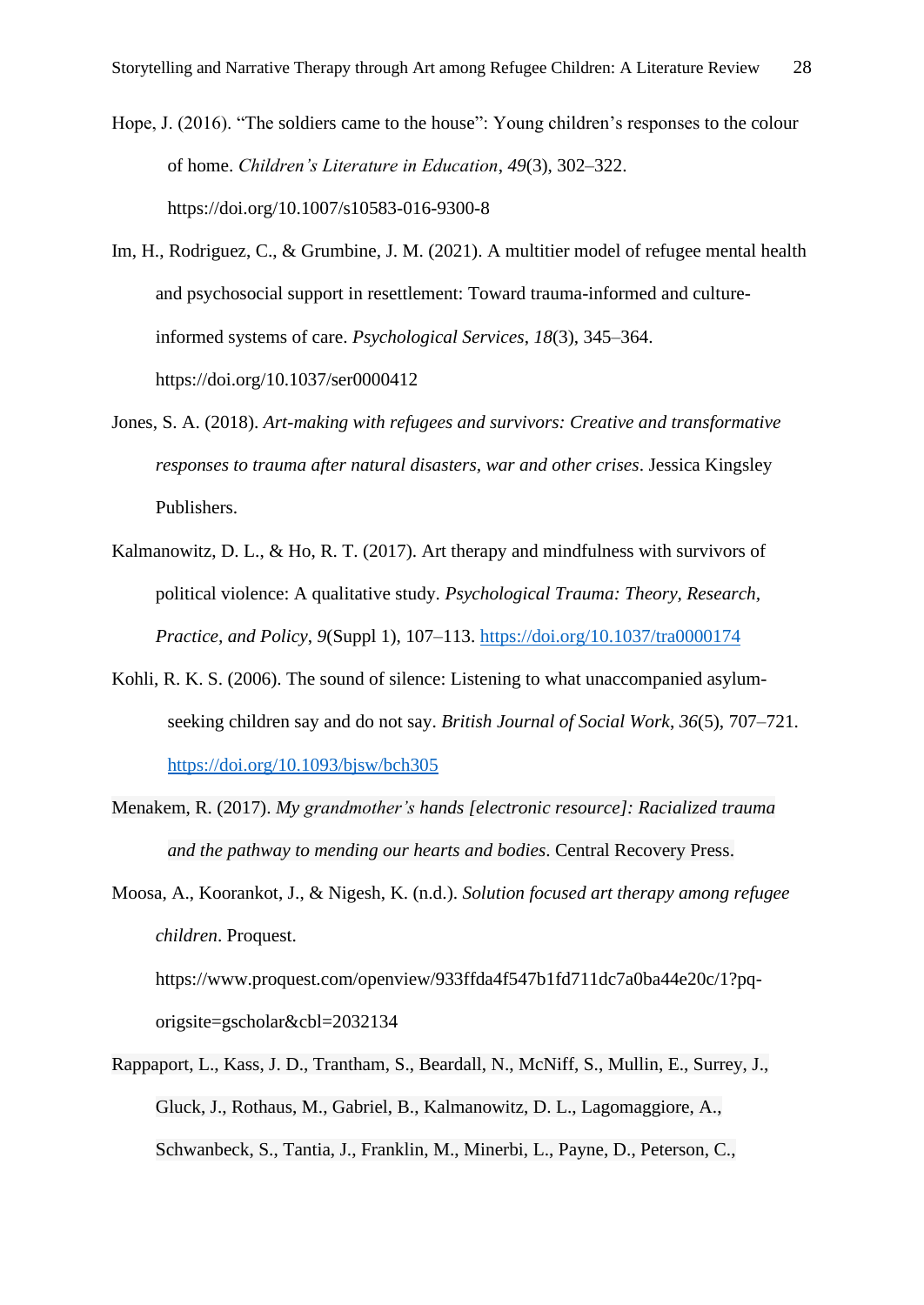Ventrella, G., … Van Dort, C. (2014). *Mindfulness and the arts therapies: Theory and practice*. Jessica Kingsley Publishers.

- Roberts, S. (2017). Education, art, and exile: Cultural activists and exhibitions of Refugee Children's Art in the UK during the Second World War. *Paedagogica Historica*, *53*(3), 300–317.<https://doi.org/10.1080/00309230.2017.1308385>
- Salans, M. (2004). *Storytelling with children in crisis take just one star: How impoverished children heal through stories*. Jessica Kingsley Publishers.
- Segal, U. A., Mayadas, N. S., & Elliott, D. (2005). A framework for immigration. *Journal of Immigrant & Refugee Studies*, *4*(1), 3–24. https://doi.org/10.1300/j500v04n01\_02
- Tripp, T., Potash, J. S., & Brancheau, D. (2019). Safe place collage protocol: Art making for managing traumatic stress. *Journal of Trauma & Dissociation*, *20*(5), 511–525. https://doi.org/10.1080/15299732.2019.1597813
- Ugurlu, N., Akca, L., & Acarturk, C. (2016). An art therapy intervention for symptoms of post-traumatic stress, depression and anxiety among Syrian refugee children. *Vulnerable Children and Youth Studies*, *11*(2), 89–102. https://doi.org/10.1080/17450128.2016.1181288
- Vaile Wright, C., Collinsworth, L. L., & Fitzgerald, L. F. (2009). Why did this happen to me? Cognitive schema disruption and posttraumatic stress disorder in victims of sexual trauma. *Journal of Interpersonal Violence*, *25*(10), 1801–1814. https://doi.org/10.1177/0886260509354500
- Valenzuela-Pérez, A., Couture, M., & Arias-Valenzuela, M. (2014). Exploring refugee children's psychological needs through storytelling: A case study of two Latino American children. *Journal of Latina/o Psychology*, *2*(3), 172–186. https://doi.org/10.1037/lat0000022